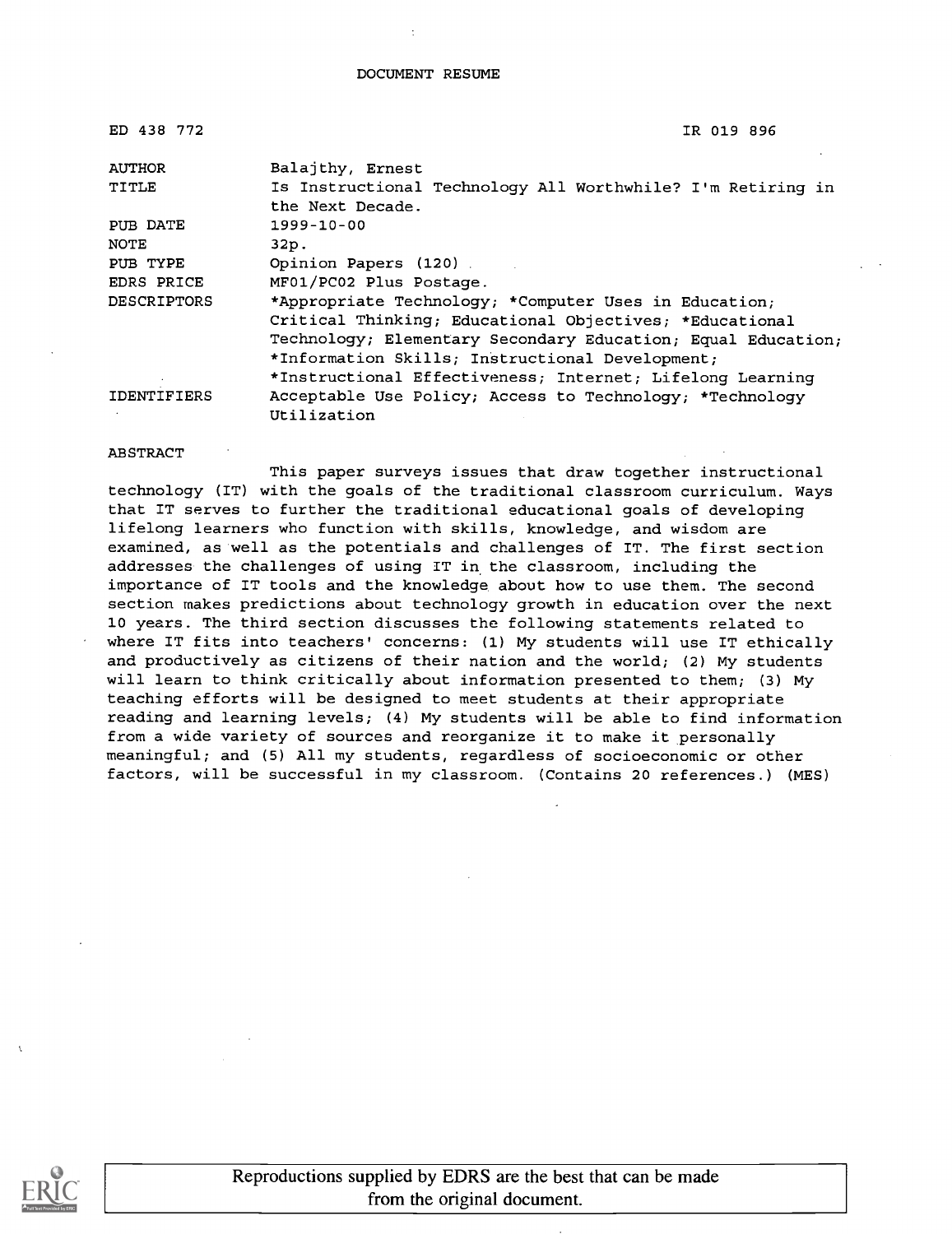# Is Instructional Technology All Worthwhile?

### I'm Retiring in the Next Decade

Ernest Balajthy

### State University of New York at Geneseo

Geneseo, NY 14454

(o) 716-245-5254

(fax) 716-245-5220

e-mail: Balajthy@geneseo.edu

PERMISSION TO REPRODUCE AND DISSEMINATE THIS MATERIAL HAS BEEN GRANTED BY E. Balajthy TO THE EDUCATIONAL RESOURCES INFORMATION CENTER (ERIC)

1

IRO19896

 $\frac{1}{2}$ 

00

 $\overline{BD}$ 

 $\overrightarrow{\bullet}$ 

 $\pmb{\psi}$ 



October, 1999

BESTCOPYAVAILABLE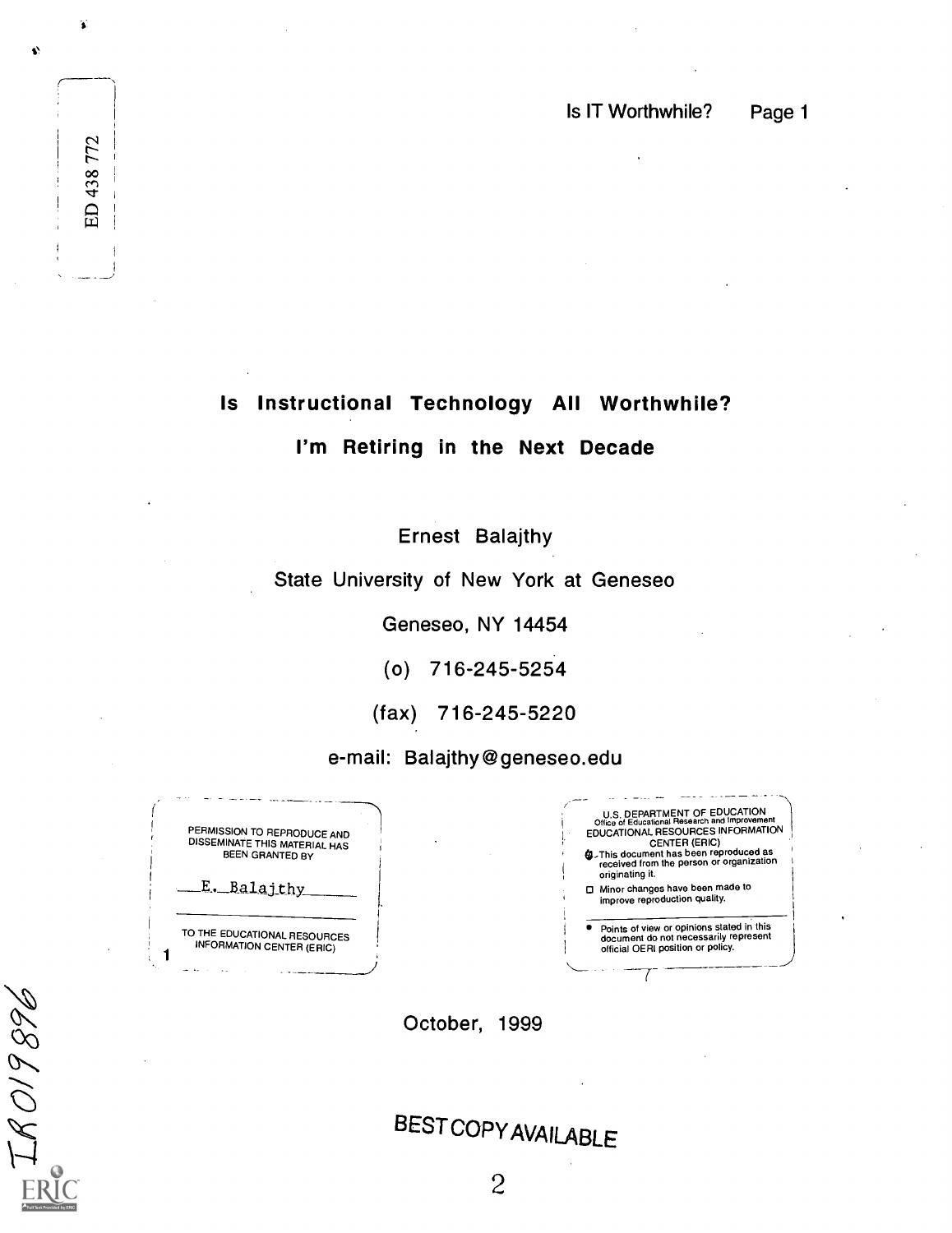# Is IT Worthwhile? Page 2 Is Instructional Technology All Worthwhile? I'm Retiring in the Next Decade

Ernest Balajthy

State University of New York at Geneseo

In his widely-cited article "The Computer Delusion", Oppenheimer called the use of computers in the classroom "the filmstrip of the nineties" (1997, p. 47). He asserted that there is no evidence that computers help students learn, and he argued that the billions of dollars being spent on computer hardware and software would be better spent in hiring more teachers and establishing innovative special programs that address critical needs. In fact, Kamp (1999) reported that educational institutions spent \$4.8 billion on computer technology in 1997-1998 and \$5.4 billion in 1998-1999.

Why is it that the viewpoints of an editor employed by Newsweek have aroused so much debate in educational and political circles? Could it be that .there is more than just a grain of truth in his argument that we have been deluded by glitzy technology into expenditures that could have been far better spent supporting other, more research-based, educationally sound practices? And why have responses from technology advocates been strongly worded--but oddly devoid of substantive content

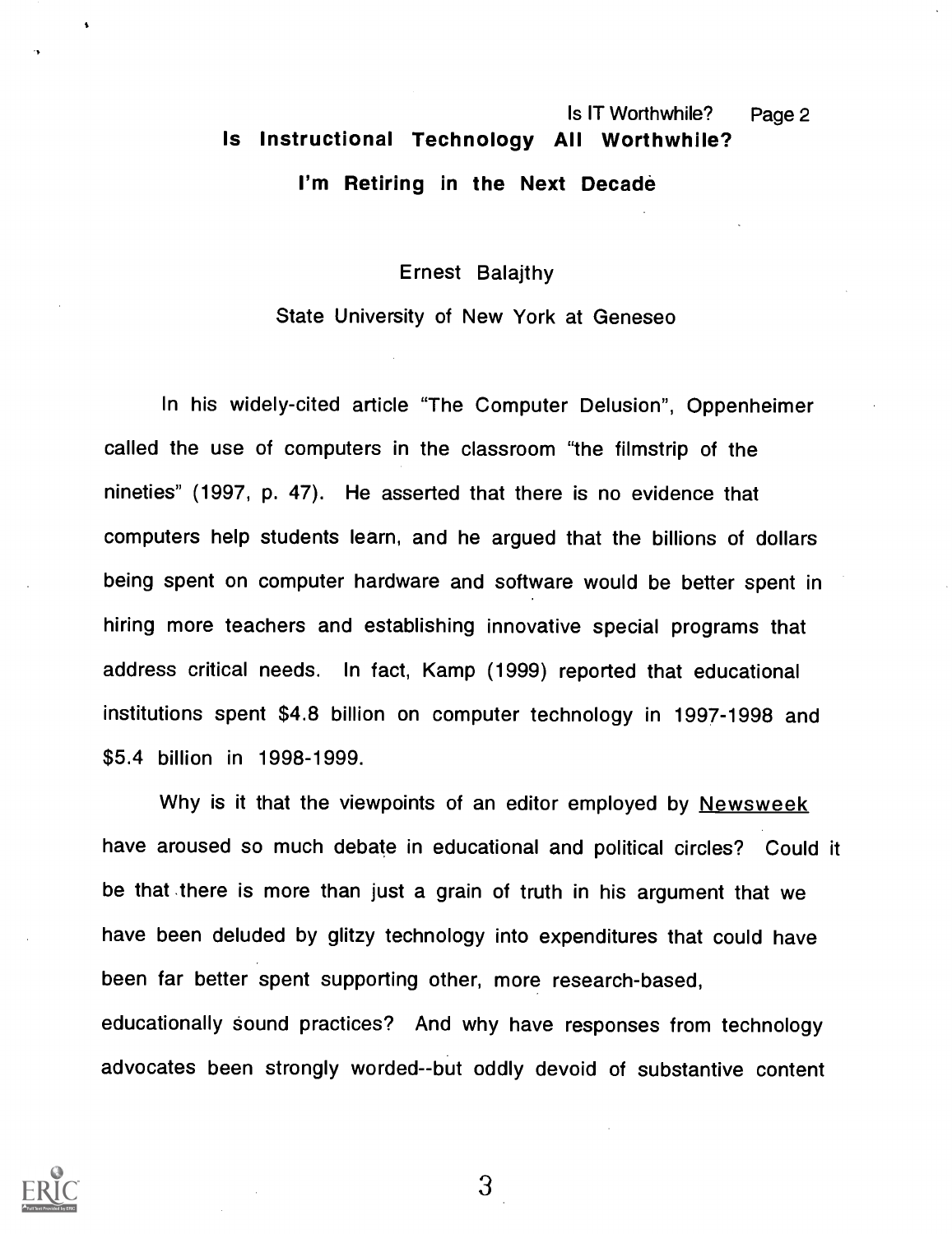Is IT Worthwhile? Page 3 to back their positions? Reports supporting use of Instructional Technology are too often based on subjective opinion polls rather than on substantive quantitative research. Oppenheimer, however, dismisses opinion and observation far too readily. Seventy-eight percent of teachers report that they have seen evidence of achievement gains due to computer use, and ninety-five percent believe that achievement of lowperforming students can be enhanced by computers, according to Kamp, 1999. Can so many teachers be so far wrong? Oppenheimer also ignores the large body of research that does exist to support use of computers in classrooms, such as the 1999 Research Report on the Effectiveness of Technology in Schools, by Sivin-Kachala, Bialo, & Langford, 1999.

A large part of the problem is that the national debate over Instructional Technology misses the point. Educators and politicians continue to advocate some use of computers for, in essence, replacement of teachers: "Buy new computers for your school and home and you will increase student achievement without the need for more and bettereducated teachers, smaller class sizes, and more classroom space. And, at \$1500 per computer as compared to well over \$50,000 per year in median teacher salary and benefits, it's a good buy!"

These views were called into question right from the start of research on Instructional Technology. That research led to the principle that teaching is best done by human teachers. No amount of sophisticated

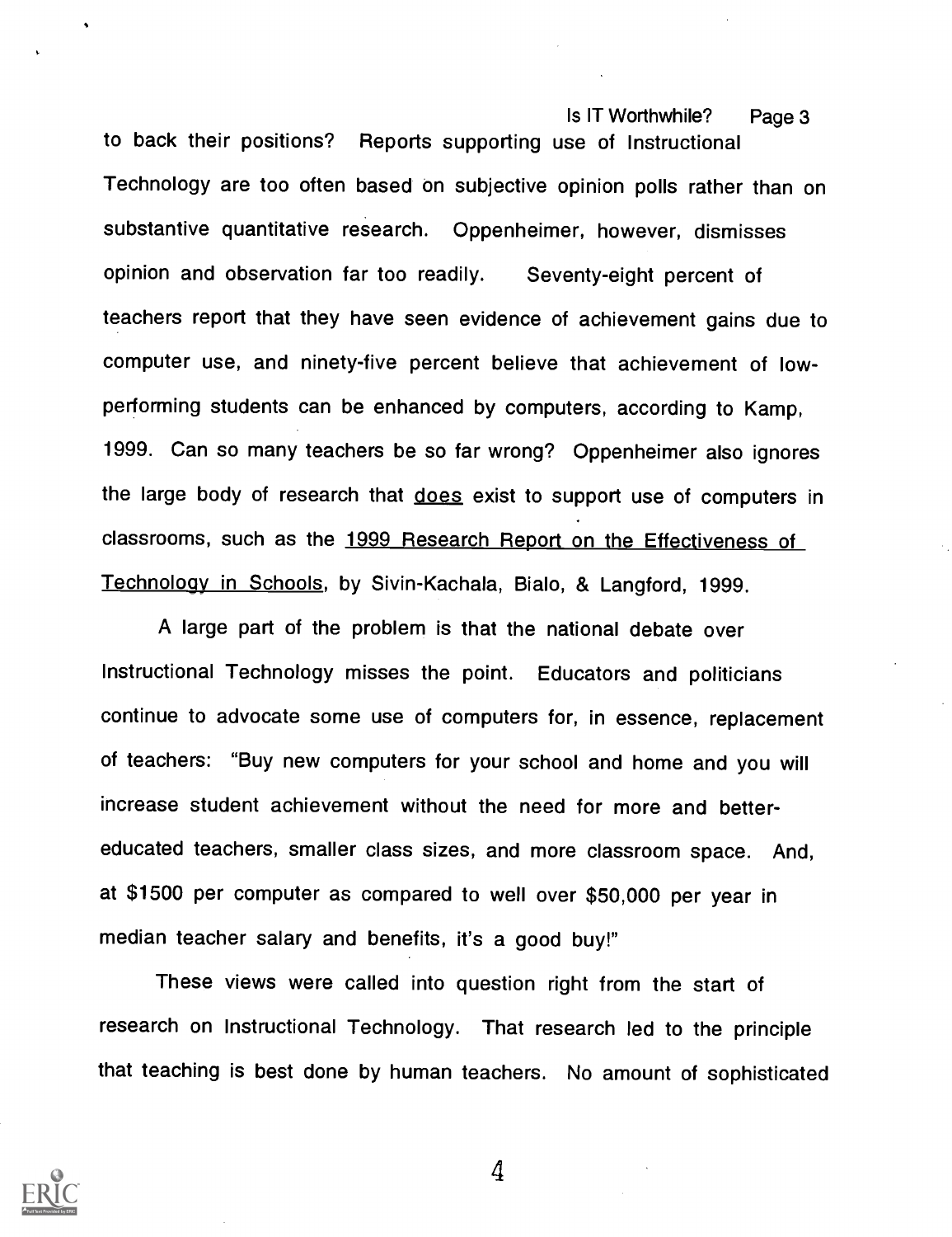Is IT Worthwhile? Page 4 multimedia is going to change that principle, no matter how strongly and repetitively technology advocates hail the wonders of Instructional Technology.

But Oppenheimer's criticisms miss the point, as well. He writes off the use of classroom computers all too quickly, blindly dismissing the use of computers as a faddish tool similar to use of filmstrips in the 1960s. The analogy between filmstrips and computers breaks down quickly upon examination. Filmstrip projectors were never as ubiquitous in homes or workplaces as computers are today. The computer has become an indispensable tool.

#### What Challenges Do I Face as I Use IT in My Classroom?

Instructional Technology is, first of all, a set of tools. Some of those tools are of key importance. Word processing software has long been recognized as the personal computer tool of most importance. More recently, the usefulness of web browsers has been recognized as research sources on the Internet rise in quantity and quality. Other tools may be less important. It is important for everyone to understand the general principles involved in using technologies such as database software, scanners, digital cameras, desktop publishing software--and the many other manifestations of technology. But detailed study of how to operate such tools can usually wait until the need for them arises. Still yet other tools, such as software for CAD (computer-assisted design) or musical



 $\mathcal{L}$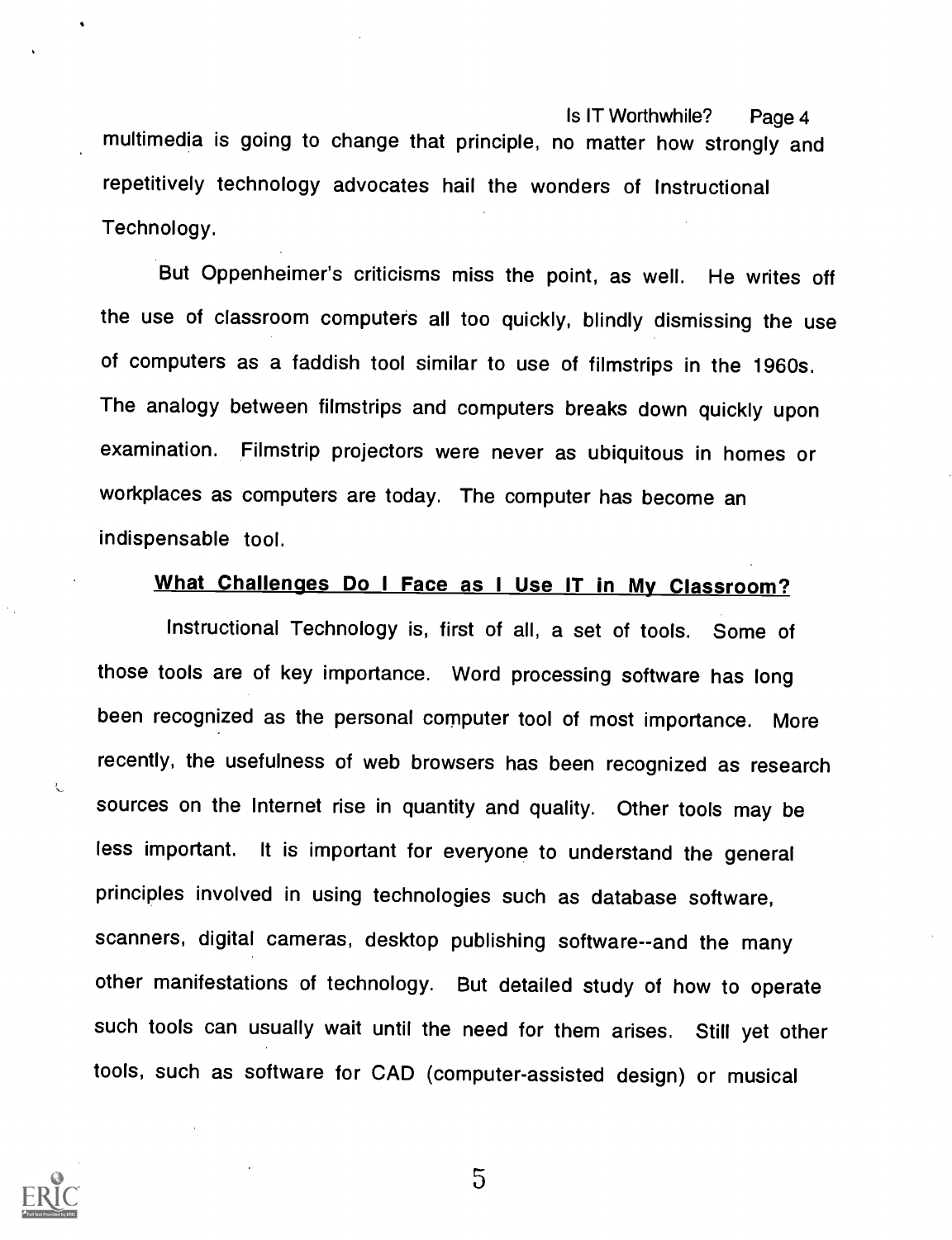Is IT Worthwhile? Page 5 composition or accounting, are so specific to certain vocations as to be worthy of only brief mention in most classrooms. The tools applicable to literacy classroom are so numerous as to be almost daunting.

IT is also knowledge about how to operate those tools competently. This is what most people think of when they hear the term "computer literacy." For many years, the amount of effort needed to gain knowledge about how to use these tools outweighed the usefulness of the tools for most people. What do I do when:

\*the wrong key is pressed and important text disappears from the screen?

\*the printer won't work?

\*a section of text needs to be underlined?

The list goes on and on. We have a long way to go in terms of increasing the user friendliness of IT, but we have come a long way, as well. Hardware is much more reliable today, software is far easier to use, help is more readily obtained in schools, businesses, computer stores, through email, and even in homes as children and parents develop expertise through use of computers at school and at work.

Most importantly, IT is knowledge and wisdom to use these tools appropriately to meet our goals for the education of students. We may think at first that IT presents unique challenges to us as we seek to develop knowledge and wisdom in our students. We hear a lot in the

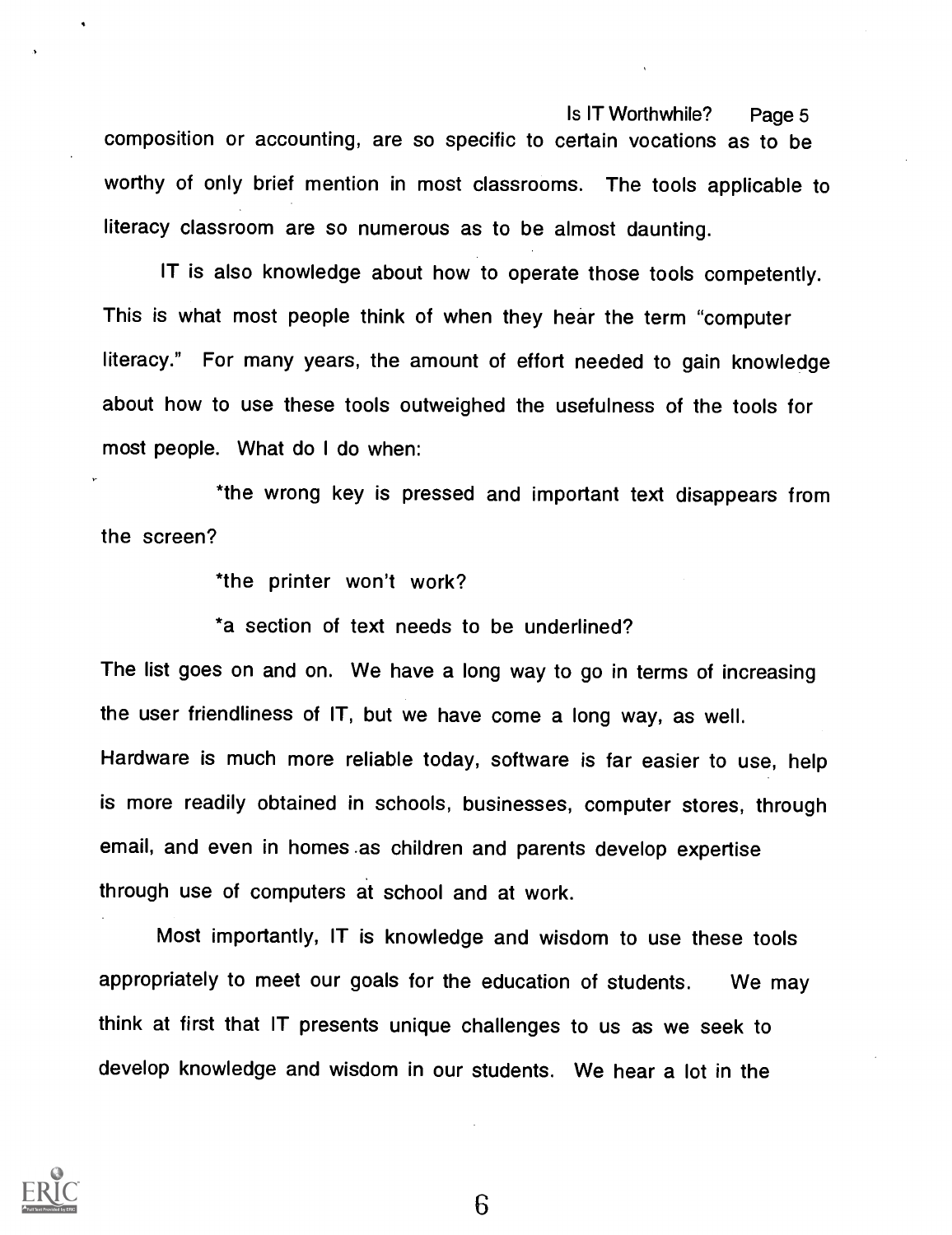Is IT Worthwhile? Page 6 media, for example, about difficulties with the Internet. Yet teachers have always helped students face such challenges. Challenges are an integral part of the process of education. Making judgments about quality of information in the media, making decisions about ethical issues, sorting through data to draw one's own conclusions--all of these are part of the requirements for being a literate, educated human being at the start of the twenty-first century. IT puts a slightly new face on these issues, but they are all issues that teachers have comfortably faced for as long as the profession has existed.

The purpose of this chapter is to survey a variety of issues that draw together IT with the goals of the traditional classroom curriculum. <sup>I</sup> will attempt to show how IT serves to further our traditional educational goals of developing lifelong learners who function with skills, knowledge and wisdom. Along the way, <sup>I</sup> will also look at how IT offers unique potentials and unique challenges to our efforts to achieve those goals.

#### Where Will IT Take Us Over the Next 10 Years?

Predictions about technology growth in education are notoriously exaggerated. I have tried to be conservative here.

Virtually every middle class and working class home will have a very powerful computer with access to the Internet. Even today, fifty percent of American homes have computers and about one-fifth of homes

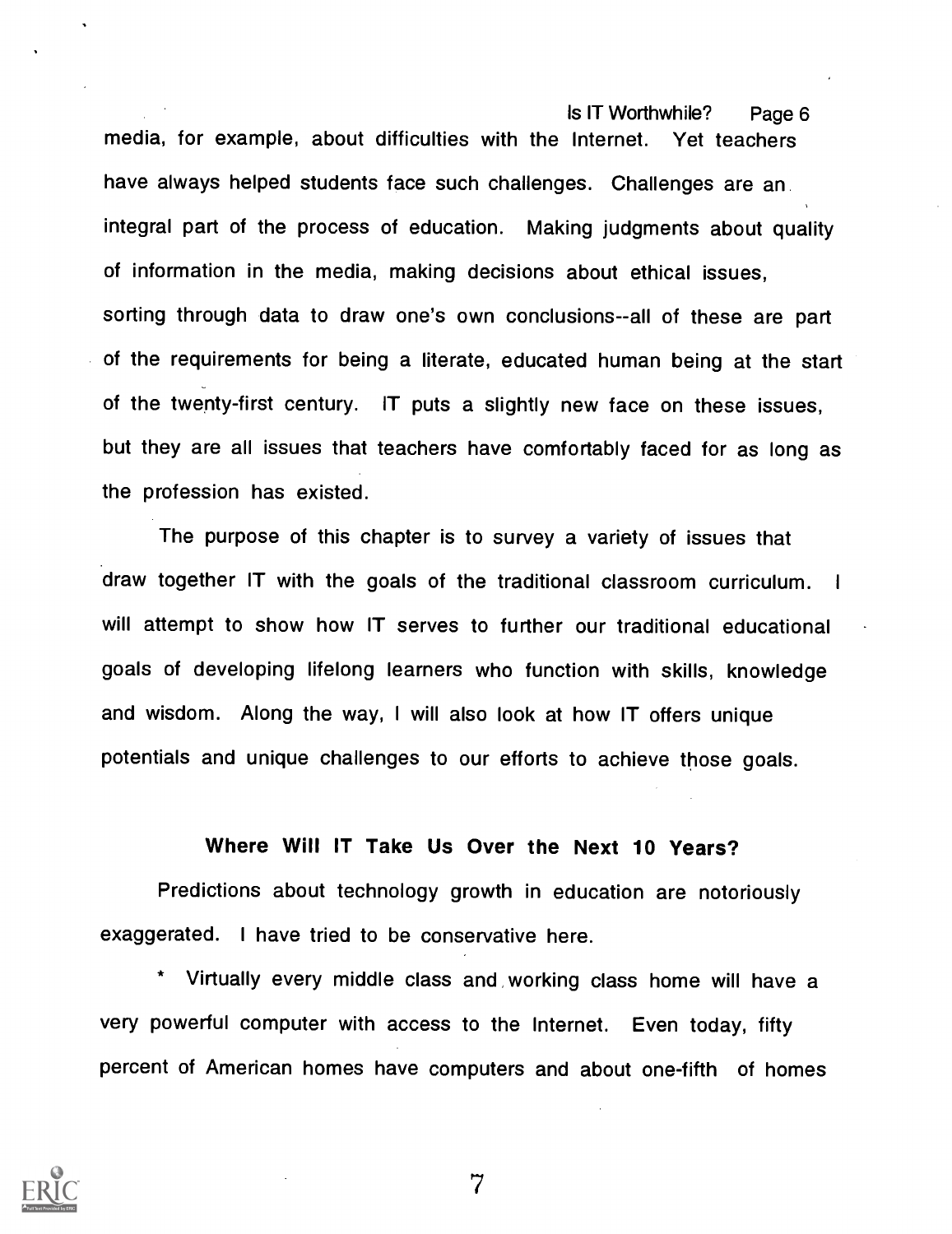have Internet connections (Kamp, 1999). Unfortunately, students from disadvantaged backgrounds will continue to bring less experience with computers to the classroom. Schools serving such students will face the challenge of providing technology experiences in order to compensate for economics.

Classwork and homework assignments using computer technology will be commonplace. Many teachers will feel free to make assignments that involve use of the Internet and common application software such as word processing, databases, desktop publishing, and spreadsheets.

Schools, most adults, and almost all parents, will pay nominal subscription fees to online services that provide up-to-date, comprehensive libraries of information. These libraries will include access to online, top-quality encyclopedias, multimedia and educational software such as is often found on CD-ROMs today, and current illustrated news magazines such as **Time or Newsweek**. The services will also provide automatic filtering for inappropriate websites and email.

Personal computer models will include the following peripherals as standard:

--Flat-screen (LED) monitors of higher quality and brightness than today's

--Digital cameras that take pictures and allow visual "phone calls" over the Internet

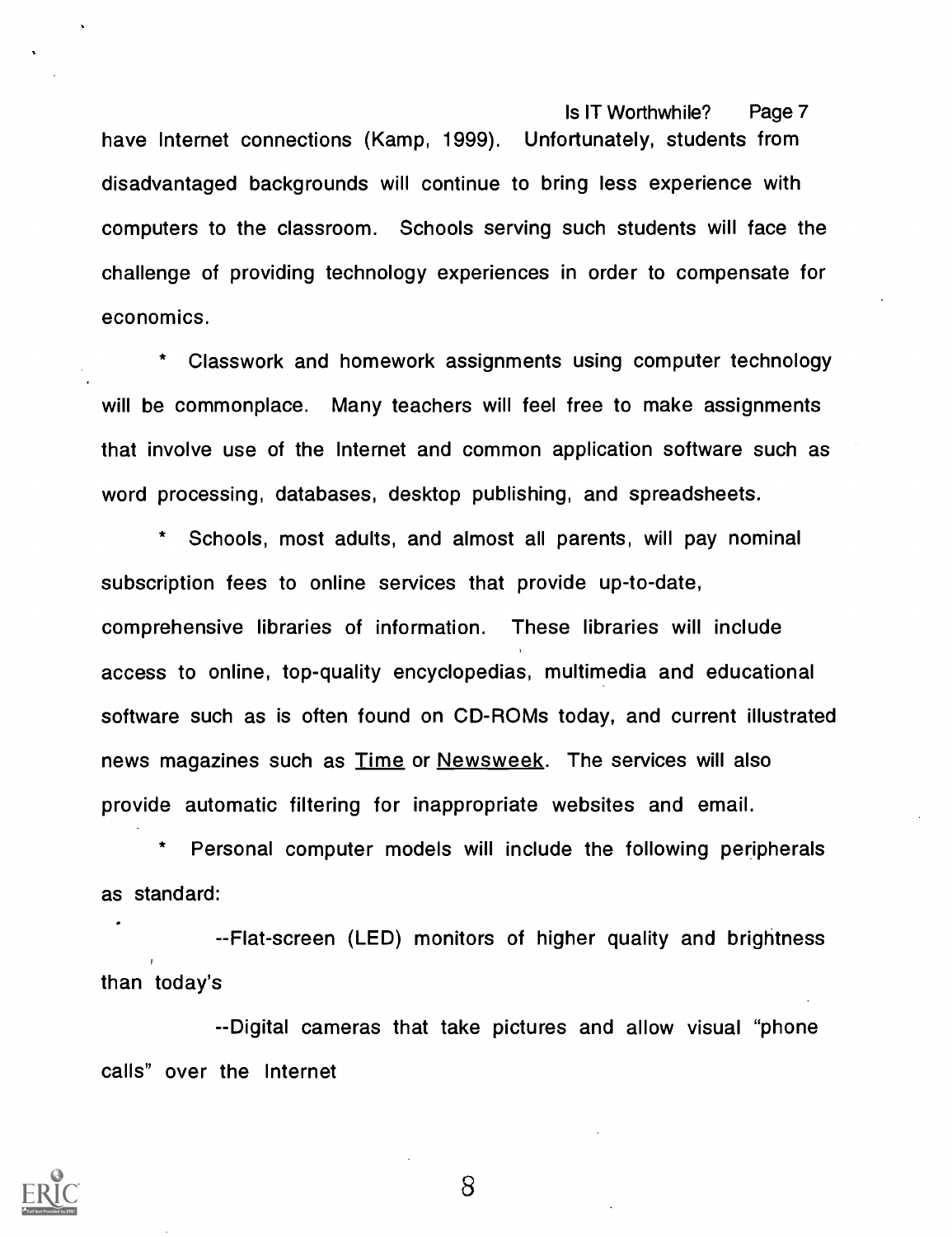--Color scanners that allow digitization of both text and pictures

--DVD-ROM drives that are "writeable" and have more memory than today's memory storage devices

--Photographic-quality color printers

Parents will continue to spend almost all of their technology dollars on hardware. Most of the software purchases will be video games. The latest, most powerful and popular educational software will continue to be marketed as individual items in computer stores and over the Internet. As now, relatively little useful, up-to-date direct instructional software will be available in homes, and parents will not consistently enforce its use.

With technology ubiquitous in the home and in the workplace, parents will demand that computers play an important role in classrooms at all educational levels.

\* Having had more than three decades to put computers to use, public schools will have a large pool of teachers who are highly qualified to use them successfully. Those teachers, given time to do so, will serve as a readily available resource to other teachers who are less qualified. Qualified parent and community volunteers will help with classroom technology activities, just as many now volunteer to serve as math or reading aides. Students from the earliest levels will be technologically

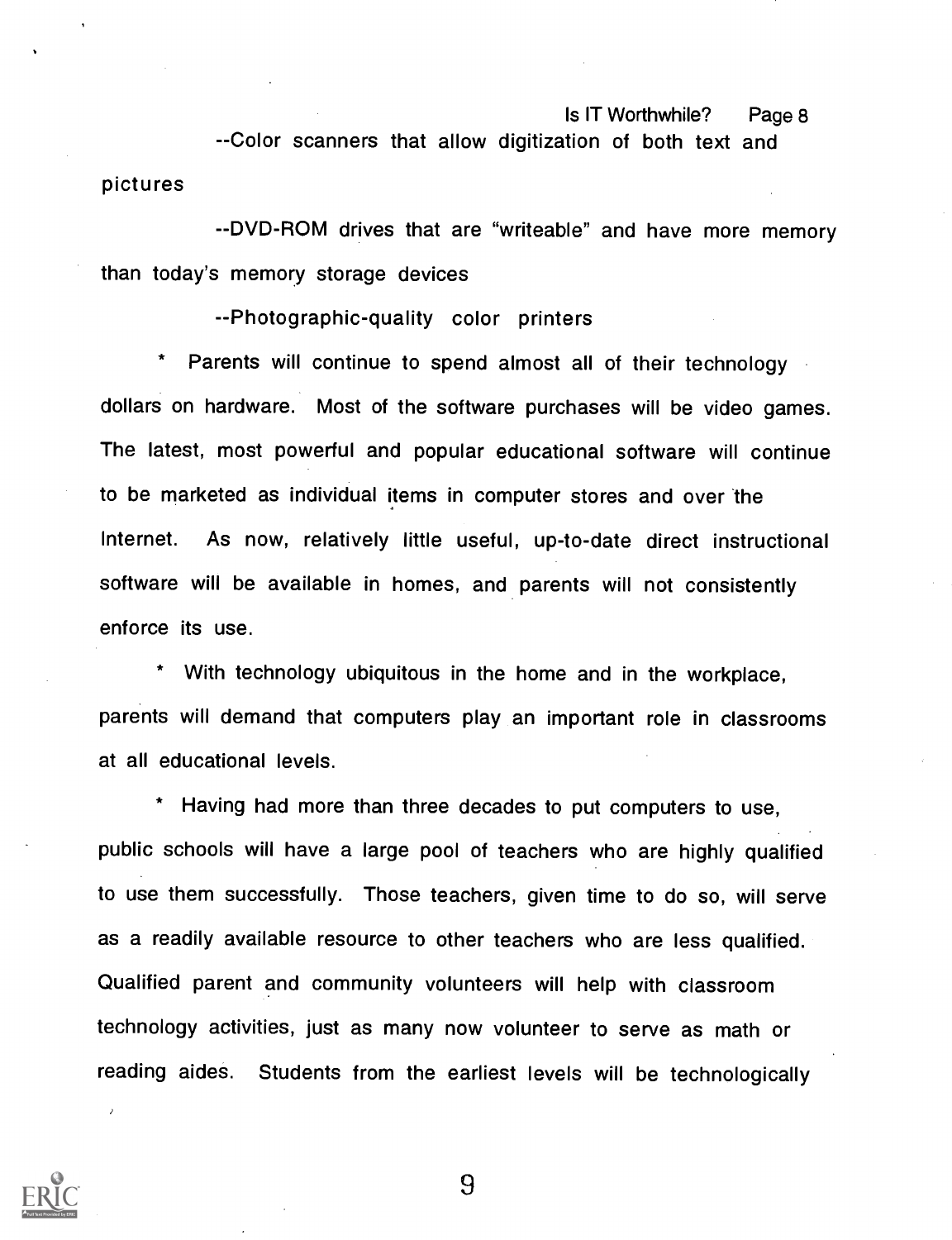Is IT Worthwhile? Page 9 literate and able to function independently with all types of technology.

Where Does IT Fit Into My Concerns as a Teacher Today?

# My Students Will Use IT Ethically and Productively as Citizens of Their Nation and the World

One of the most often-voiced concerns about educational applications of the Internet has to do with whether students will learn to use this valuable resource in productive ways. Educators and parents must provide students with clear guidance as to appropriate use of the Internet--or indeed, of any sources of information or forms of communication. o and a series of the series of the series of the series of the series of the series of the series of the series of the series of the series of the series of the series of the series of the series of the series of the seri

> .<br>............................. Insert Textbox 2: Internet Acceptable Use Policies ------------------------------

Electronic media present powerful, easy-to-use tools to steal the intellectual property of others, what McKenzie (1998) . calls the "new plagiarism." McKenzie has suggested that the traditional educational approach of assigning topical research has always encouraged plagiarism, since such assignments are mere information gathering and reporting exercises (for example, "Find out all you can about Ecuador and write an essay on it."). Teachers can think through student-centered assignments

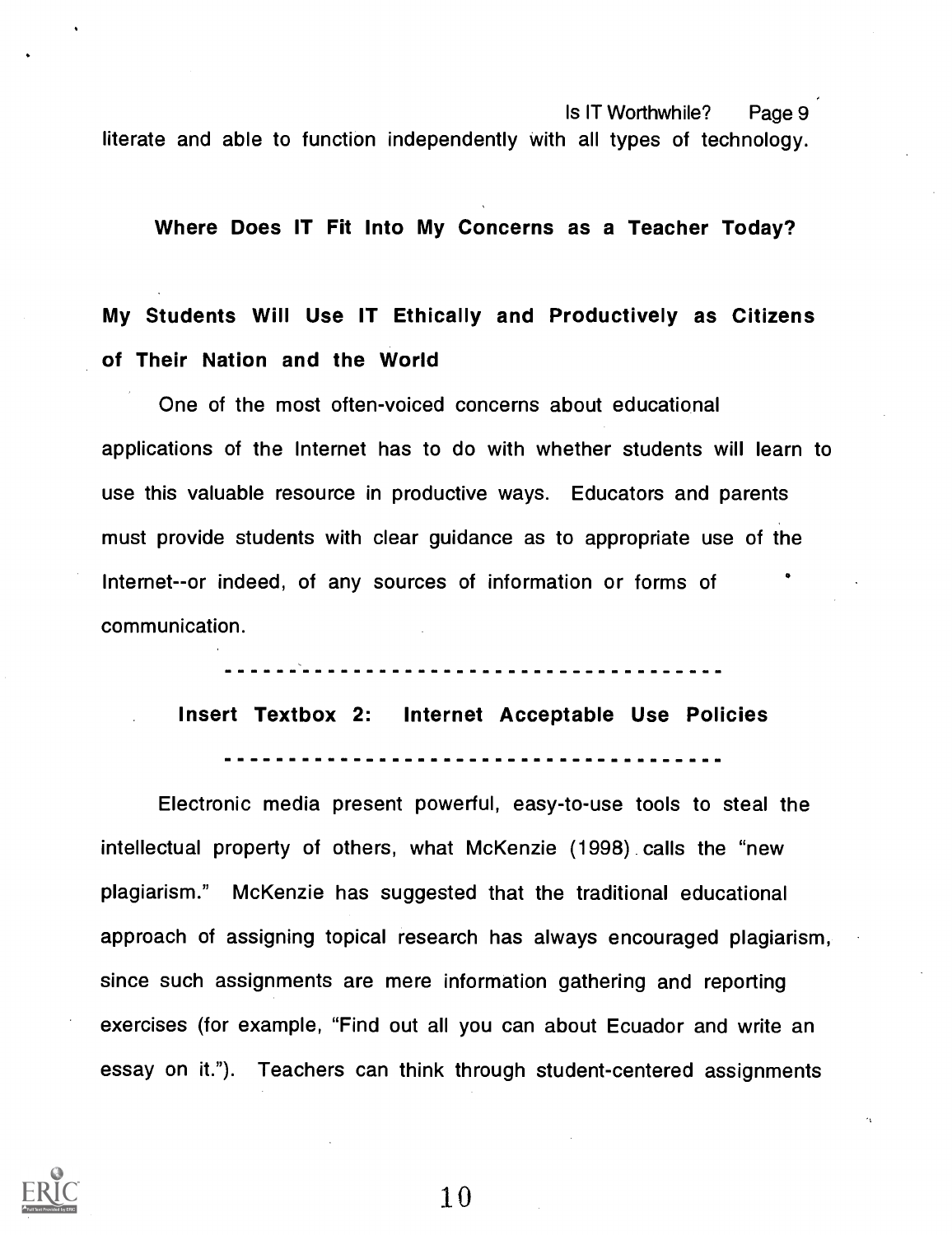Is IT Worthwhile? Page 10 that involve higher-level tasks, such as comparing, contrasting, making choices, and weighing information to make judgments and conclusions.

# Insert Textbox 3: Avoiding the "New Plagiarism"

Bruce (1997) described such effects of technology on the classroom curriculum as a transactional relationship. New technologies transform literacy acquisition and literacy instruction. But at the same time, teachers transform the technologies to accomplish their objectives.

# My Students Will Learn to Think Critically About Information Presented to Them

Free speech, with accompanying tolerance of divergent expression and tolerance of error, is a foundational value of enormous importance. As a country, we have long recognized the power of free speech to work for the good of all. In recent classes, my students have studied the political novels of exiled Kenyan author Ngugi wa Thiongo. We have explored the Internet to study widely diverging views on the state of human rights in Kenya. The Kenyan Embassy's website and websites of political dissidents provide conflicting information.

The power of the Internet for good is enormous. During the attempted coup in the Soviet Union in the early 1990's, the Internet

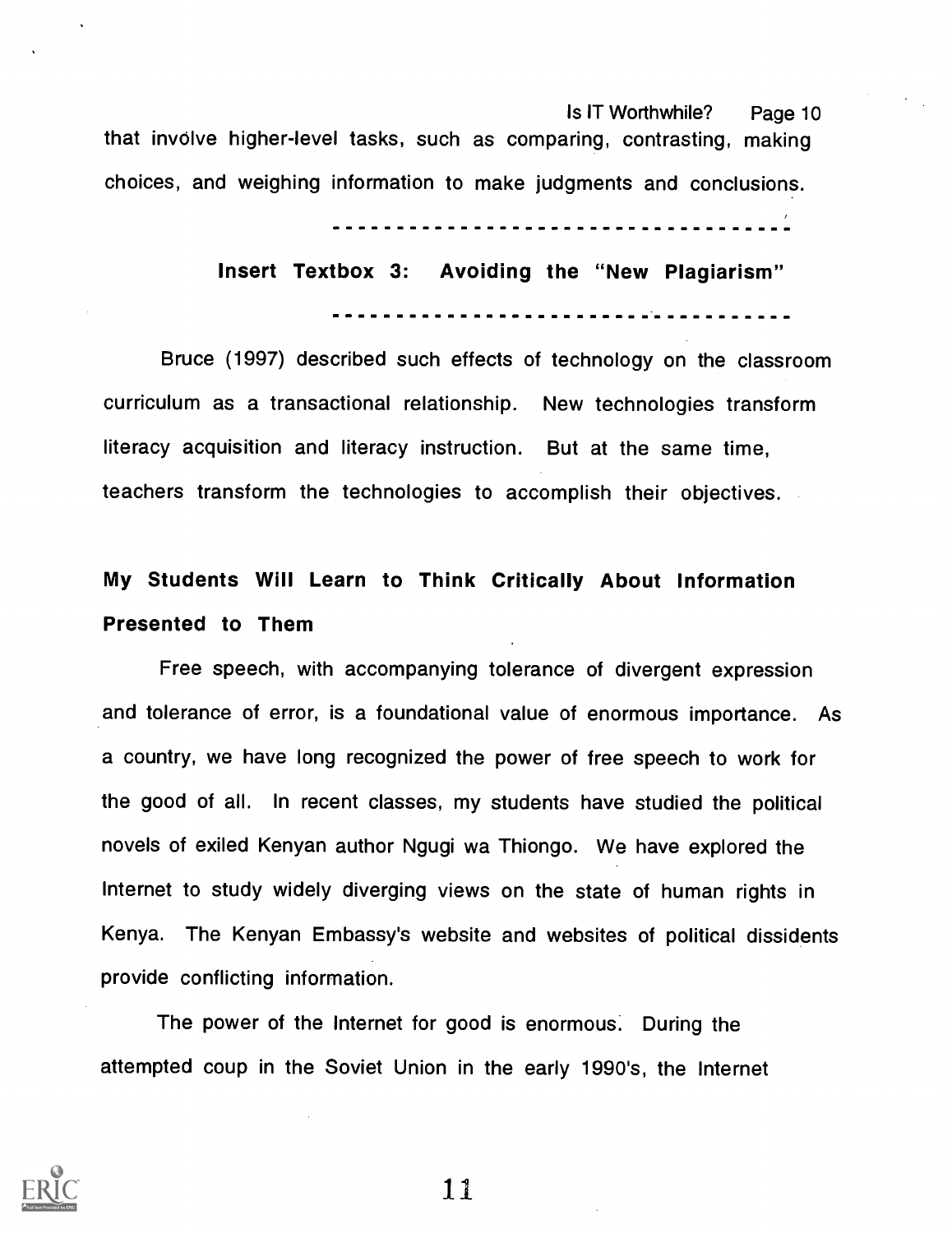Is IT. Worthwhile? Page 11 provided the outside world with vital information. Computer users in Moscow were able to provide the world with critically important information as soon as events occurred. But stories abound as to the spread of unreliable information on the Internet. Such stories are occasionally read by reporters and then disseminated further through the traditional mass media. Stories about the supposed involvement of a U.S. Navy missile ship in the destruction of TWA Flight 800 and the disputed facts as to CIA distribution of drugs to African-Americans are examples of how unreliable information can be spread widely as the result of Internet misuse. Internet enthusiasts sometimes defend the unreliability of its information by pointing out that even traditional media are unreliable.

In addition, the use of the Internet as a commercial advertising medium reinforces the need for students to receive consumer education. Many of the most popular websites have very heavy commercial content. The ambitious Disney site (http://www.disney.com), for example, is welldesigned as a large, entertaining advertisement for Disney media products. students need to be helped to learn about how marketers use a host of tactics to encourage spending on their products.

Students need instruction in the concepts underlying free speech and the open marketplace of ideas. They need to learn how to sort through enormous amounts of information that is often unreliable and

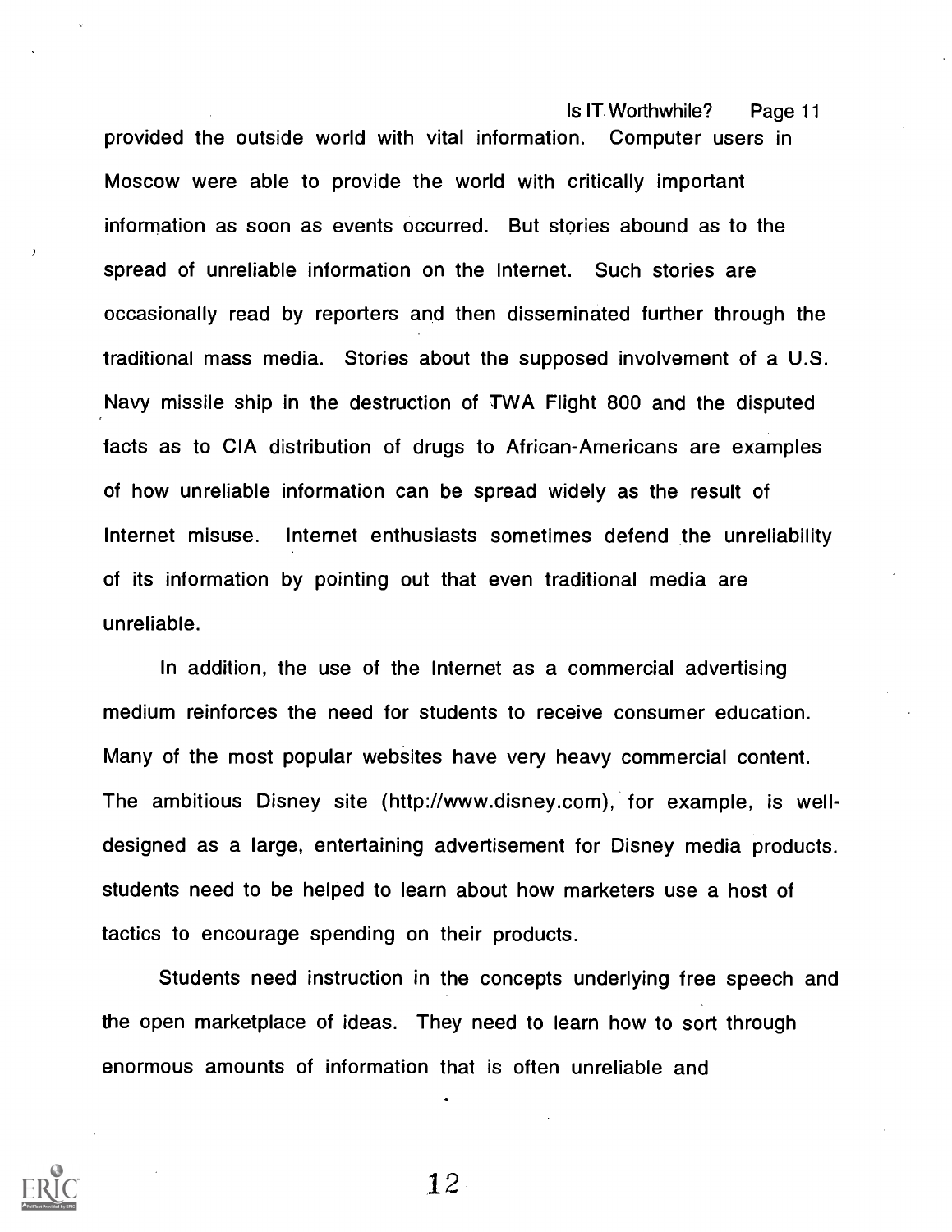contradictory.

As people become more familiar with various Internet resources, they will learn to distinguish reliable sites from unreliable, just as people today distinguish between the reliability of such information outlets as The New York Times from the National Inquirer. Using the Internet, valuable lessons can be created to distinguish useful from misleading information.

Another general principle of encouraging thoughtful, critical analysis has to do with learning as a social activity. If learning is indeed socially mediated, then widespread use of collaborative methods, integrated with technology, offers tremendous potential. Use of such classroom devices as networked word processing systems and long distance e-mail projects is being examined by researchers and found to have exciting potential (Fey, 1997).

Insert Textbox 4: Collaborative Internet Research Guide

# My Teaching Efforts Will Be Designed to Meet Students at Their Appropriate Reading and Learning Levels

Teachers understand the principle of avoiding use of traditional print materials written at students' frustration levels. Similarly,

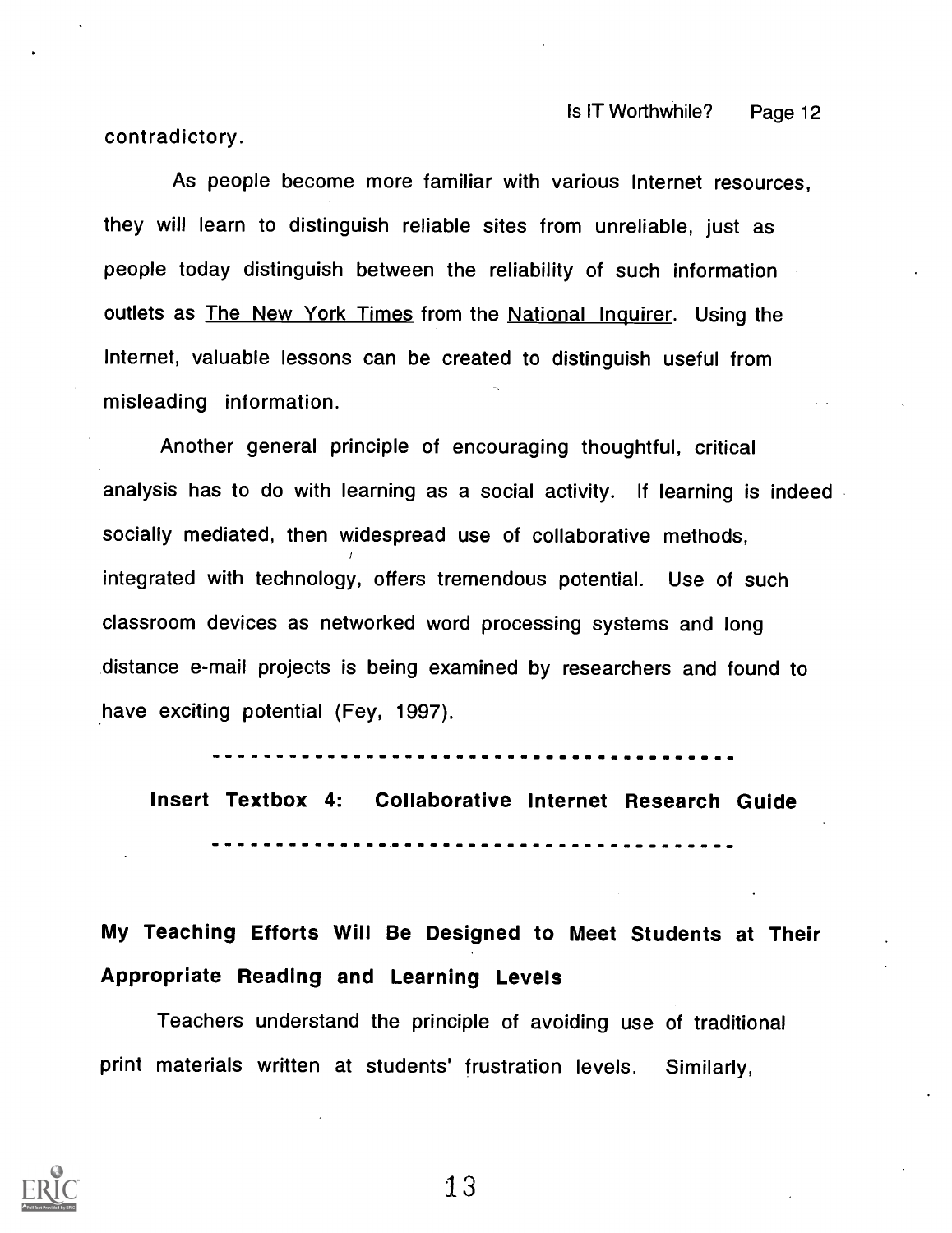teachers should carefully preview websites to assess their readability. A student's random surfing of the net on a high-interest topic such as dolphins might lead to esoteric biological research that is written for university researchers.

Teacher planning time is necessary to find sites that match curriculum and learning levels of students. This is particularly important as new websites are constantly being created and old websites change addresses or go inactive.

One important new resource for teachers that will provide appropriate levels of instruction is the host of new websites created by students for students. These sites lack the glitzy "bells and whistles" of some commercial websites, and quality varies considerably. With teacher oversight, students at a wide variety of reading levels can find appropriate material on many different subjects. For example, Anne Keller, a third grade teacher from Arizona, has used annual units on African animals to have her students create research reports. The reports are posted on the Internet

(http://www.havasu.k12.az.us/starline/akeller/african\_animals.htm) and can be accessed by other classes to be used as resources.

Another important resource for students is electronic books (See Chapter 4 for a description and examples.). Research is quite positive about the benefits of such electronic text (Anderson-Inman, in press;

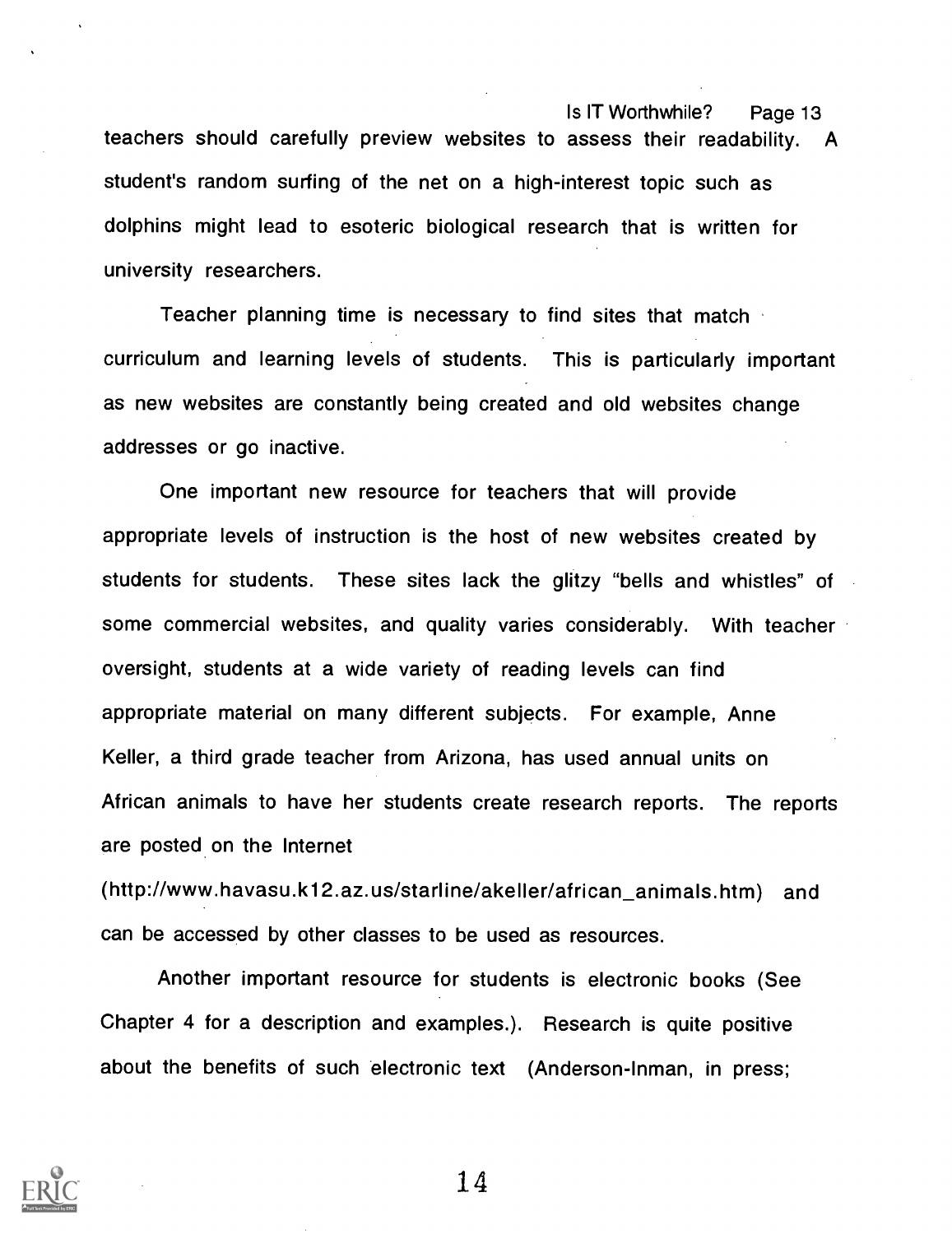Is IT Worthwhile? Page 14 McKenna, Reinking & Labbo, 1997; McKenna, Reinking, Labbo & Kieffer, 1999).

My Students Will Be Able to Find Information From a Wide Variety of Sources and Reorganize It to Make It Personally Meaningful

Successful use of the Internet by students requires that teachers provide increased instruction, modeling, and practice in dealing with multiple sources and nonlinear presentation of ideas. Warnings similar to those that have criticized educational television shows such as Sesame Street may have some degree of truth. Himmelfarb (1996), for example, has suggested that

> Young students constantly exposed to "multimedia" and "hypermedia" replete with sound and images often become unable to concentrate on mere "texts" (known as books), which have only words and ideas to commend them. Worse yet, the constant exposure to a myriad of texts, sounds, and images that are only tangentially related to each other is hardly conducive to the cultivation of logical, rational, systematic habits of thought (p. A56).

Yet, the randomness and nonlinearity of the web may offer real benefits in

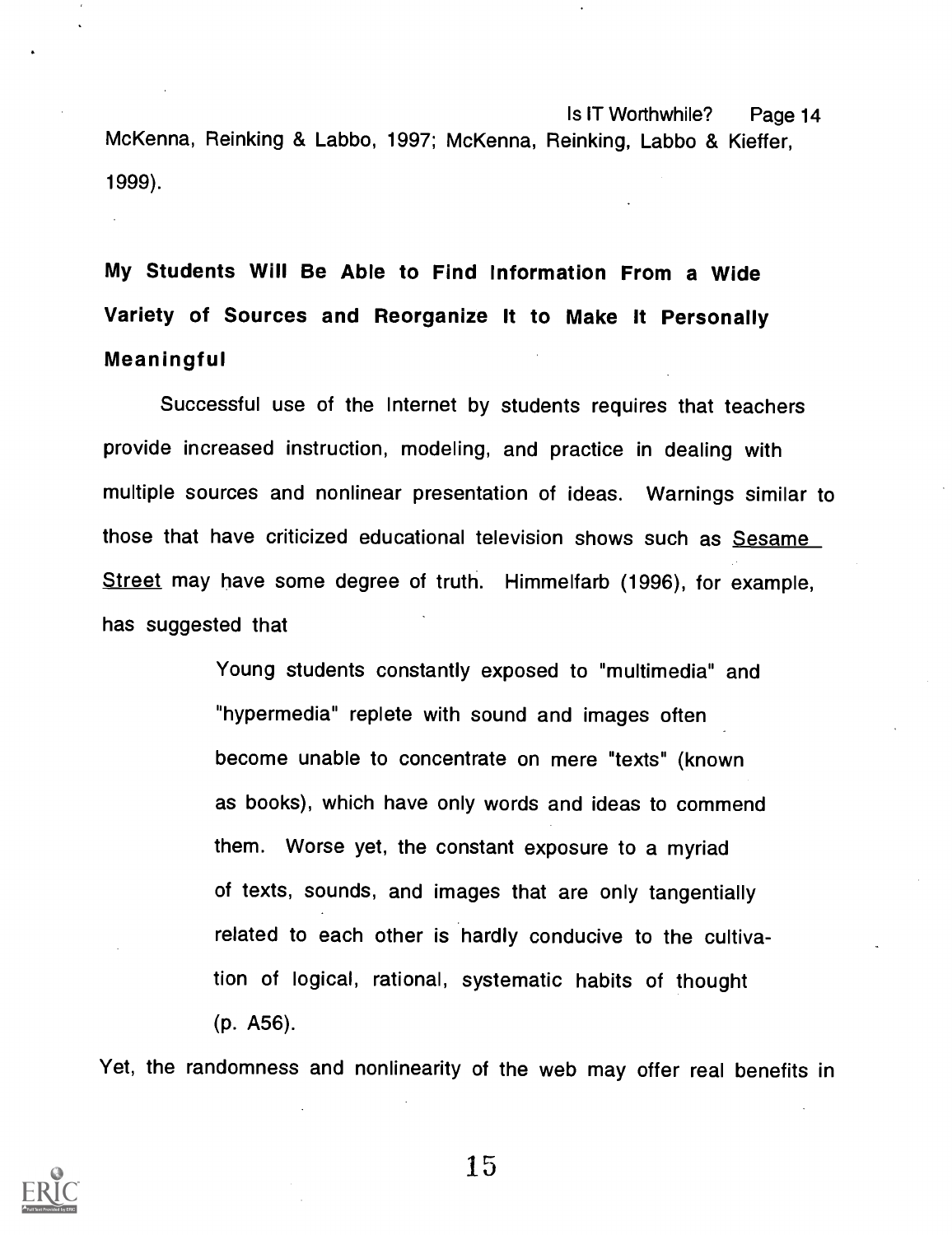Is IT Worthwhile? Page 15 terms of learning style for the new postmodern generations. Research will be needed to investigate the potential effects of the Internet's unique form of accessing information.

We increasingly recognize the complexity of many important issues in our world. On the one hand, the ready availability of massive amounts of textual and multimedia information on world events strengthens the possibility that we can be truly informed decision makers. On the other hand, we are greatly challenged by the need to sort through that information, differentiating what is repetitive from what is new, what is reliable from what is unreliable, and what is fact from what is opinion.

The Internet can be a tool in our classrooms to give students experiences in dealing with large amounts of divergent information on issues of interest. Students can experience what it means to be "lost in hyperspace" (Edwards & Hardman, 1989)--bewildered by the unmapped network of ideas on the Internet. Teachers can guide students through the thinking and researching processes necessary to find their way, to structure ideas and recognize patterns of information.

McKenzie (1998) described this goal as that of "raising a generation of free-range students," grazing for information and knowledge on the Internet. I am not sure <sup>I</sup> completely like the analogy linking students with herd cattle, but her description of the kind of students we want to develop is a good one:

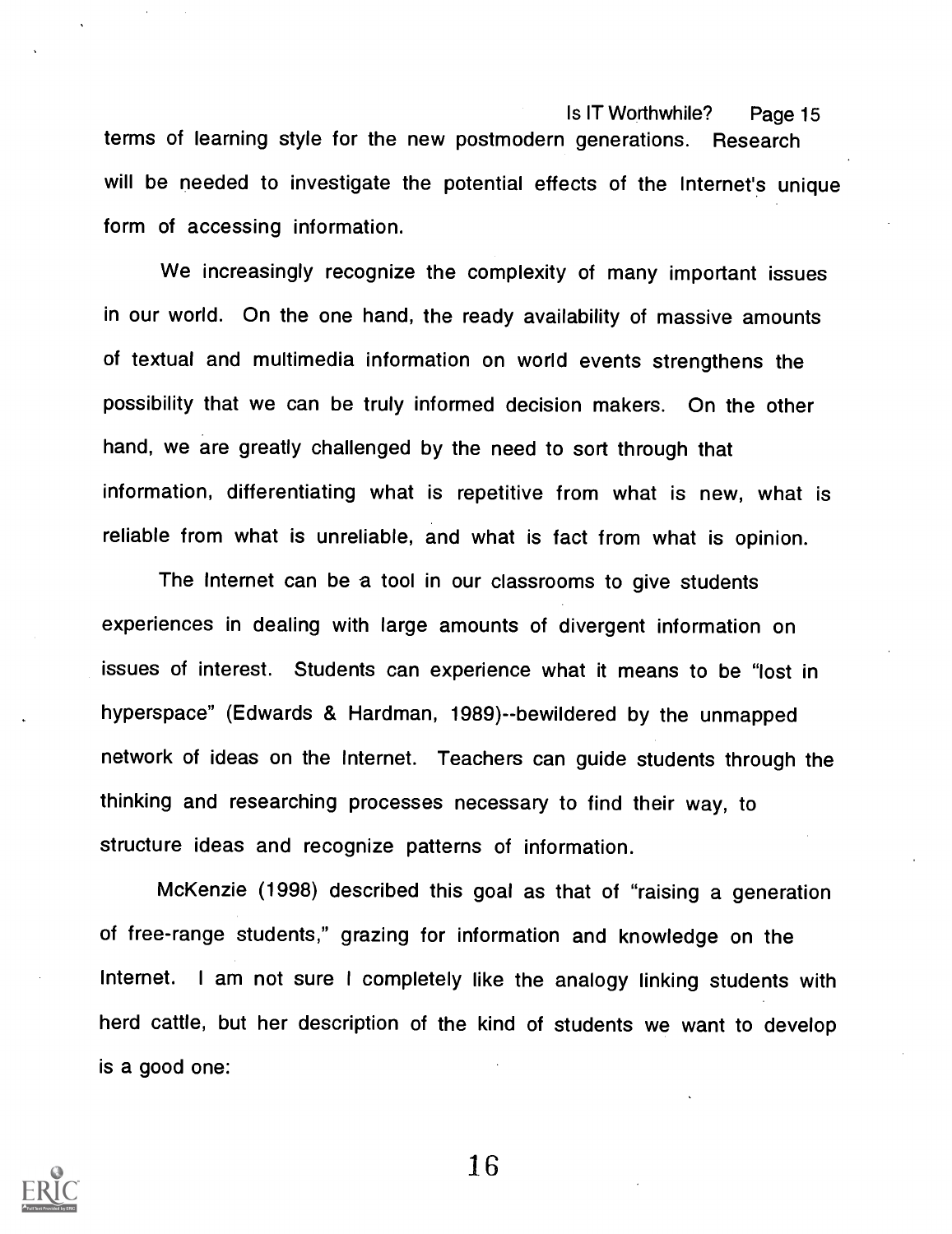Is IT Worthwhile? Page 16 Young people capable of navigating through a complex, often disorganized information landscape while making up their own minds about the important issues that affect their lives and their times. (p. 27).

She notes the link that is at the heart of my thesis in this chapter, as well. The same skills that students develop in well-guided activities using computers will serve them well in the tests of life, and also in the increasingly challenging state- and nationally-mandated achievement tests.

Our goal, after all, is not simply to teach our students to be mere consumers of information. Our goal is to lead them to be educated consumers of information. In his best-selling book Closing of the American Mind, Bloom (1987) made the important point that open mindedness is not an ultimate educational goal, despite tendencies in our culture to establish it as such. Open mindedness can be empty headedness, Bloom told us, if it is used as an excuse to avoid thinking through important issues in life. The intellectual goal of an educated person should be to examine issues, to weigh the evidence critically, and finally, to take a position based on these considerations. Chall, in her developmental model of reading (1983), likewise identified the ability to think through complex issues and to establish an intellectually valid position on them, as the highest stage in reading development (the stage

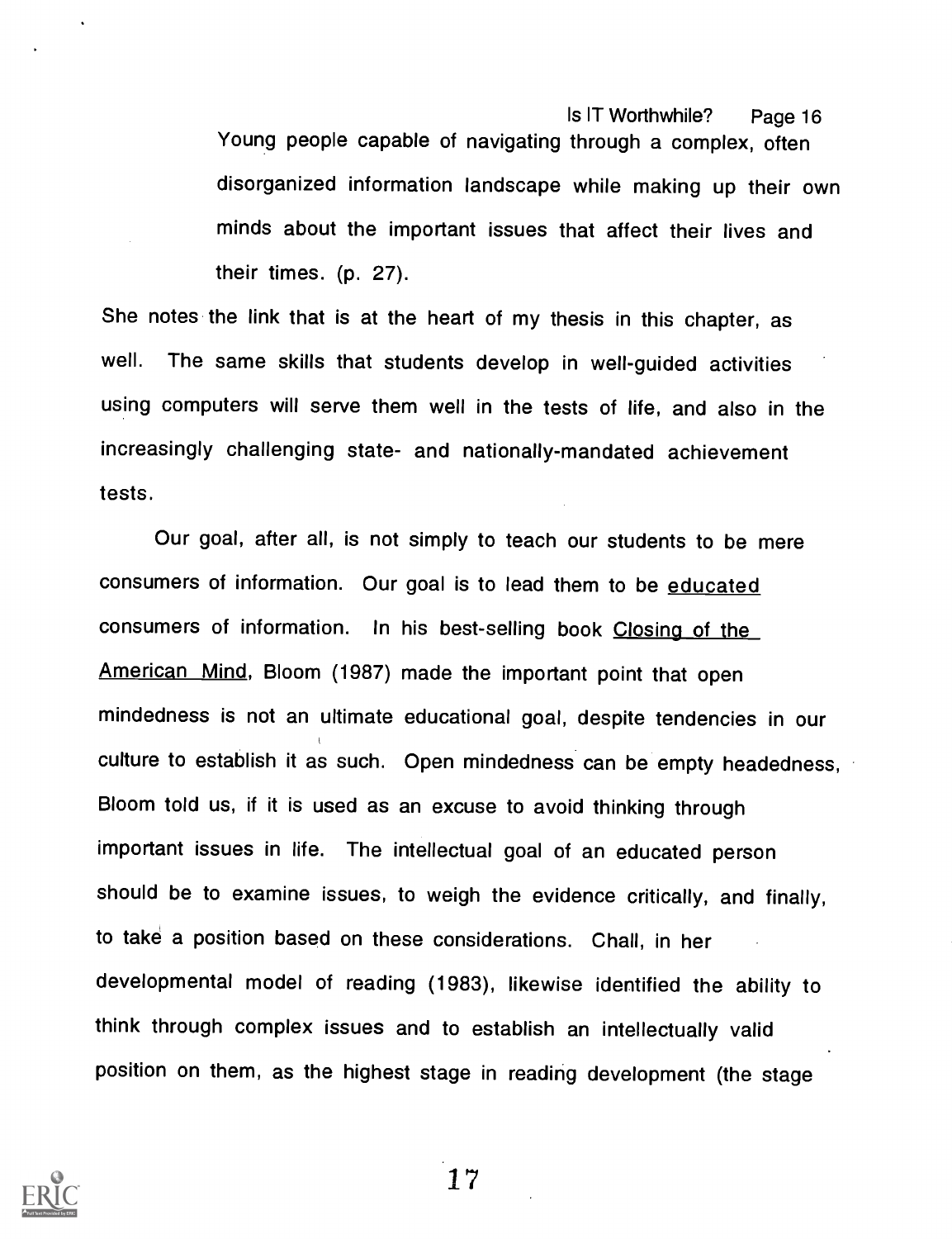Is IT Worthwhile? Page 17 of Construction and Reconstruction: A World View).

It has been estimated that there are more than 4 million websites and hundreds of millions of documents on the Internet (Nielsen, 1999). Sorting through all such documents on any one topic may be a hopeless task--but it is also unnecessáry. No student needs to read every book and magazine in a library in order to carry out substantive research on a topic. Likewise, no one needs to read every document on the Web about atmospheric pollution in order to draw firm and worthy conclusions on the topic. Teaching students to become "infotectives" (McKenzie, 1998), to do basic research on the Web follows most or all of the same principles involved in teaching research skills using traditional print-based library books and documents.

> Insert Textbox 6: "What is an "Infotective"?

ALL My Students, Regardless of Socioeconomic or Other Factors, Will Be Successful in My Classroom

Just as the general issue of providing a quality education to the disadvantaged is the most difficult challenge facing American public education today, providing the disadvantaged access to IT will be a major challenge. The problem is not so much that schools in disadvantaged

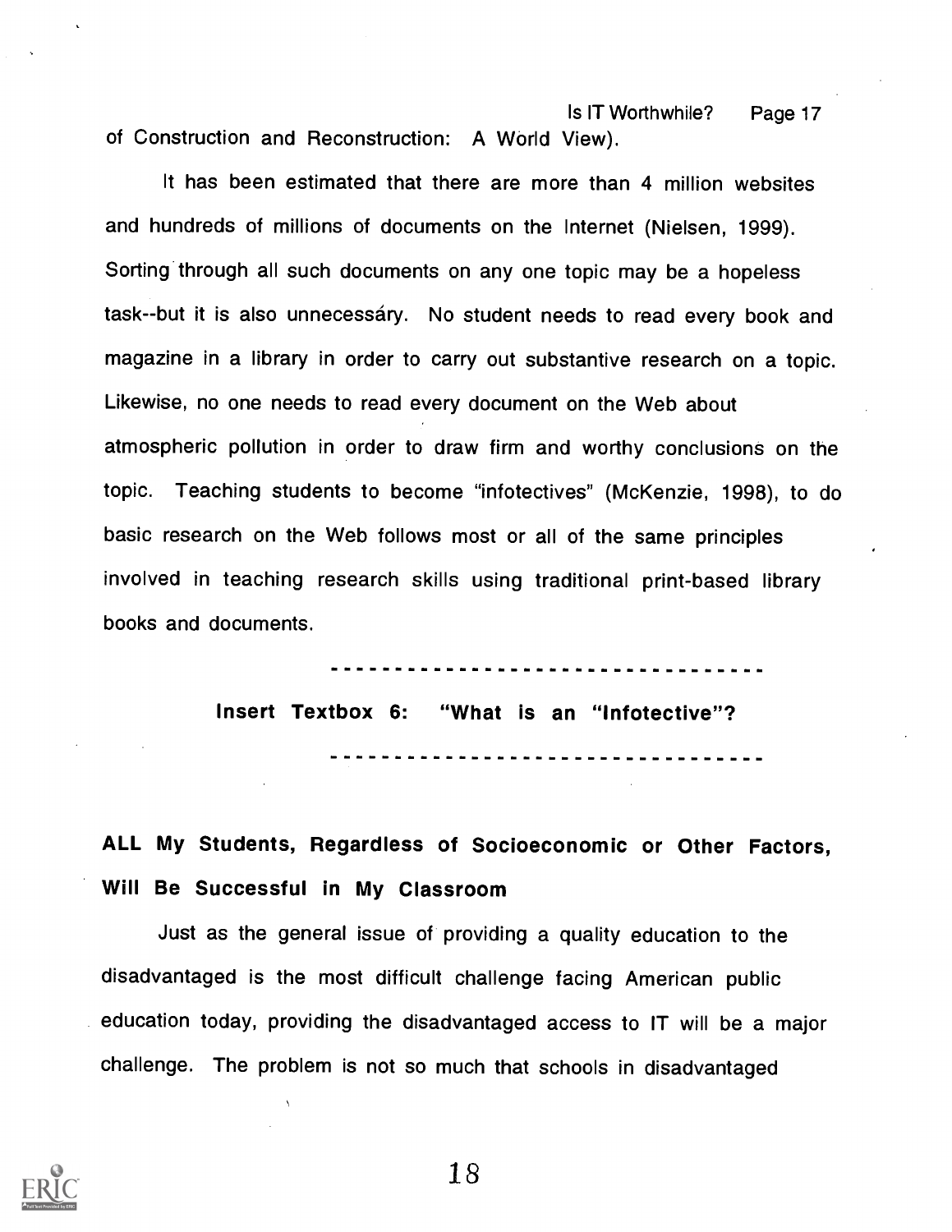Is IT Worthwhile? Page 18 communities have fewer computers per student. This problem can be readily solved in states that are at all concerned about the issue. The problem is that advantaged students have far greater access to computers at home, where the great bulk of their time-on-task with computers occurs.

Insert Textbox 7: Statistics on Equity

Insert Textbox 8: E-Rate Funding

Equity is also an issue with those teachers concerned about technology and gender. A far too common scene in classrooms has the boys crowded around the computer table and the girls engaged in nontechnology activities. Some publishers are making efforts to develop software of interest to girls. Let's Talk About Me (Simon & Schuster Interactive) includes diaries, personality profiles, and advice from a variety of well-known women. The Baby-sitters Club Friendship Kit (Philips Media) is based on the popular series. Software includes a journal, a subprogram for making stationery, an address book, and games.

### Concluding Remarks

So, let's get back to our title question. Is IT worthwhile? If I have

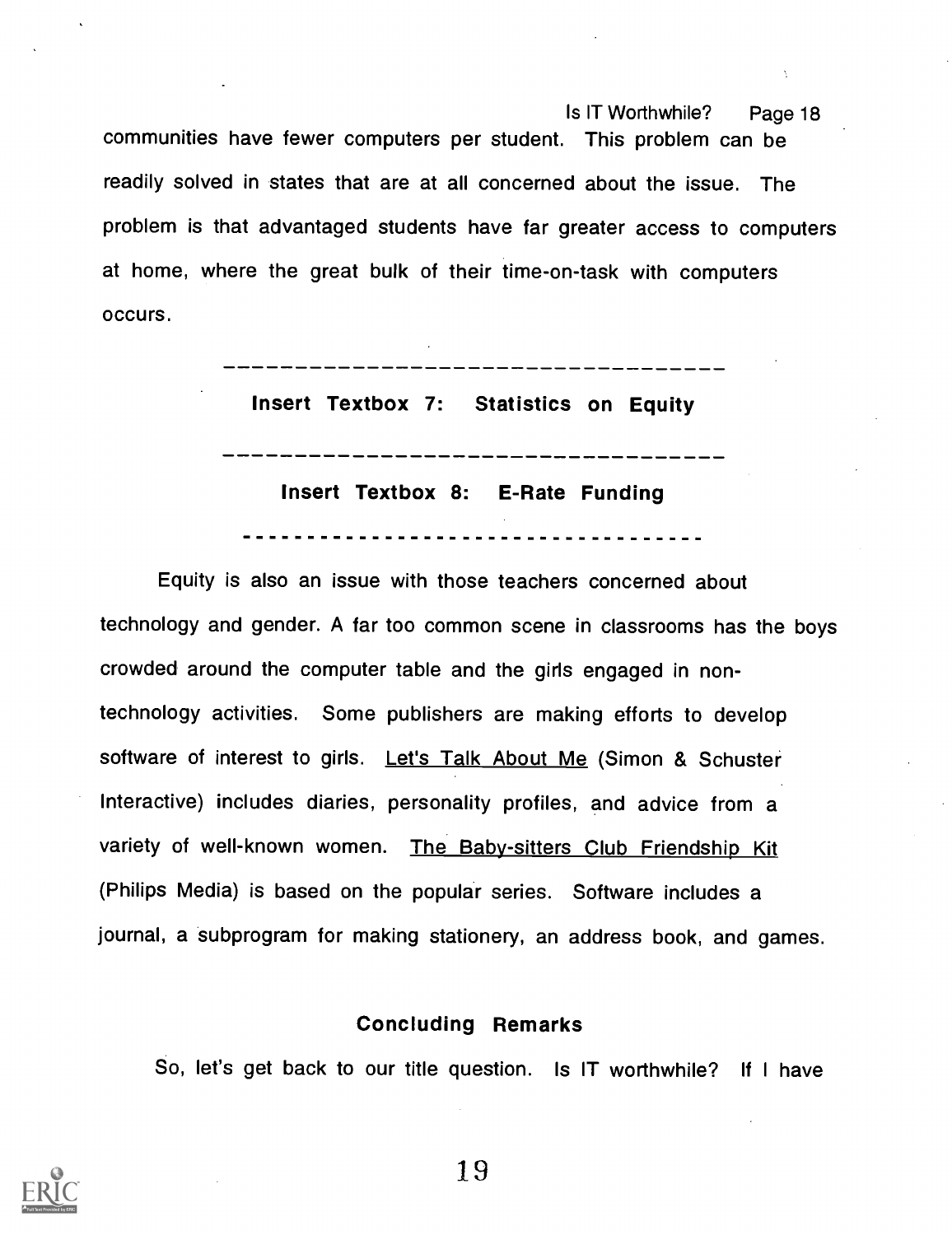Is IT Worthwhile? Page 19 10 years left in the classroom, should <sup>I</sup> devote a significant portion of my time and effort to integrating technology into my curriculum, or should <sup>I</sup> choose some other important avenues of creative pedagogical endeavor?

We teachers will choose to answer the question differently, and I have no doubt but that the different ways in which we reach out to our diverse student population are all part of the reason the American public education system is so successful. Does Instructional Technology fit in? From one viewpoint, there's not much doubt but that that question has already been answered. The proliferation of computers in schools is readily apparent. Teachers are seizing on this new technology to promote their curricular goals.

In this chapter, we have looked at a wide variety of reasons for promoting use of Instructional Technology. From the issue of effectiveness to the issue of equity, all teachers will be able to find important reasons for making the time to learn about computers and to plan for their use in the classroom.

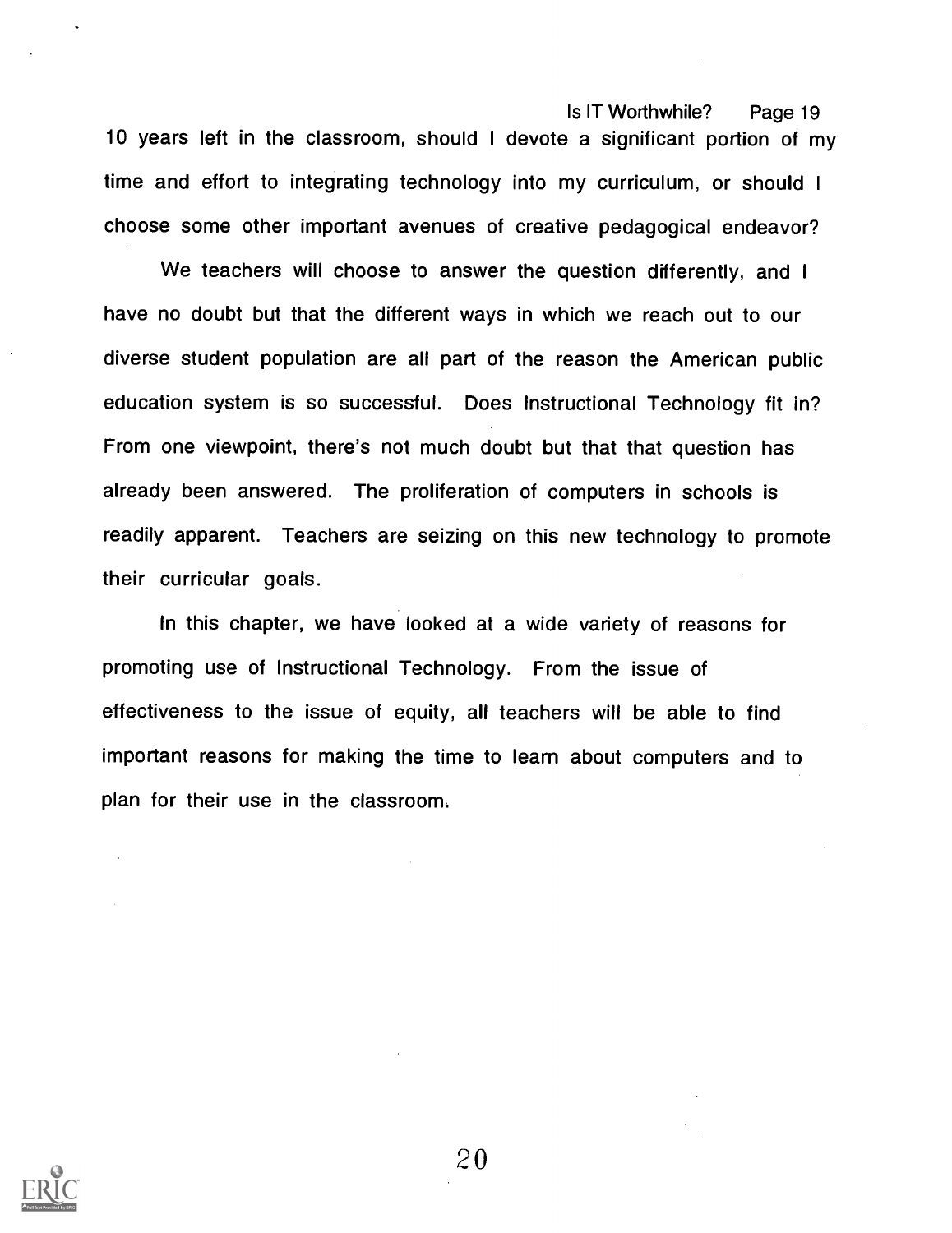#### References

Anderson-Inman, L. (In press). Computer-Based Solutions for Secondary Students with Learning Disabilities: Emerging Issues. Reading and Writing Quarterly.

Balajthy, E. (1997). Commercial literacy software trends for 1996. Reading and Writing Quarterly, 13, 87-93.

Bloom, A. (1987). Closing of the American mind. New York: Simon and Schuster.

Bruce, B. C. (1997). Literacy technologies: What stance should we take? Journal of Literacy Research, 29, 289-309.

Cannon, (1993). Stellaluna. San Diego, CA: Harcourt Brace Jovanovich.

Chall, J. (1983). Stages of reading development. New York: McGraw-Hill.

Edwards, D. M., & Hardman, L. (1989). "Lost in hyperspace": Cognitive mapping and navigation in hypertext environment. In McAleese, R. (Ed.), Hypertext: Theory into practice (pp. 105-125). Oxford: Intellect Limited.

Fey, M. (1997). Shared writing via computer networking. Reading and Writing Quarterly. 13, 383-388.

Himmelfarb, G. (1996). A neo-Luddite reflects on the Internet.

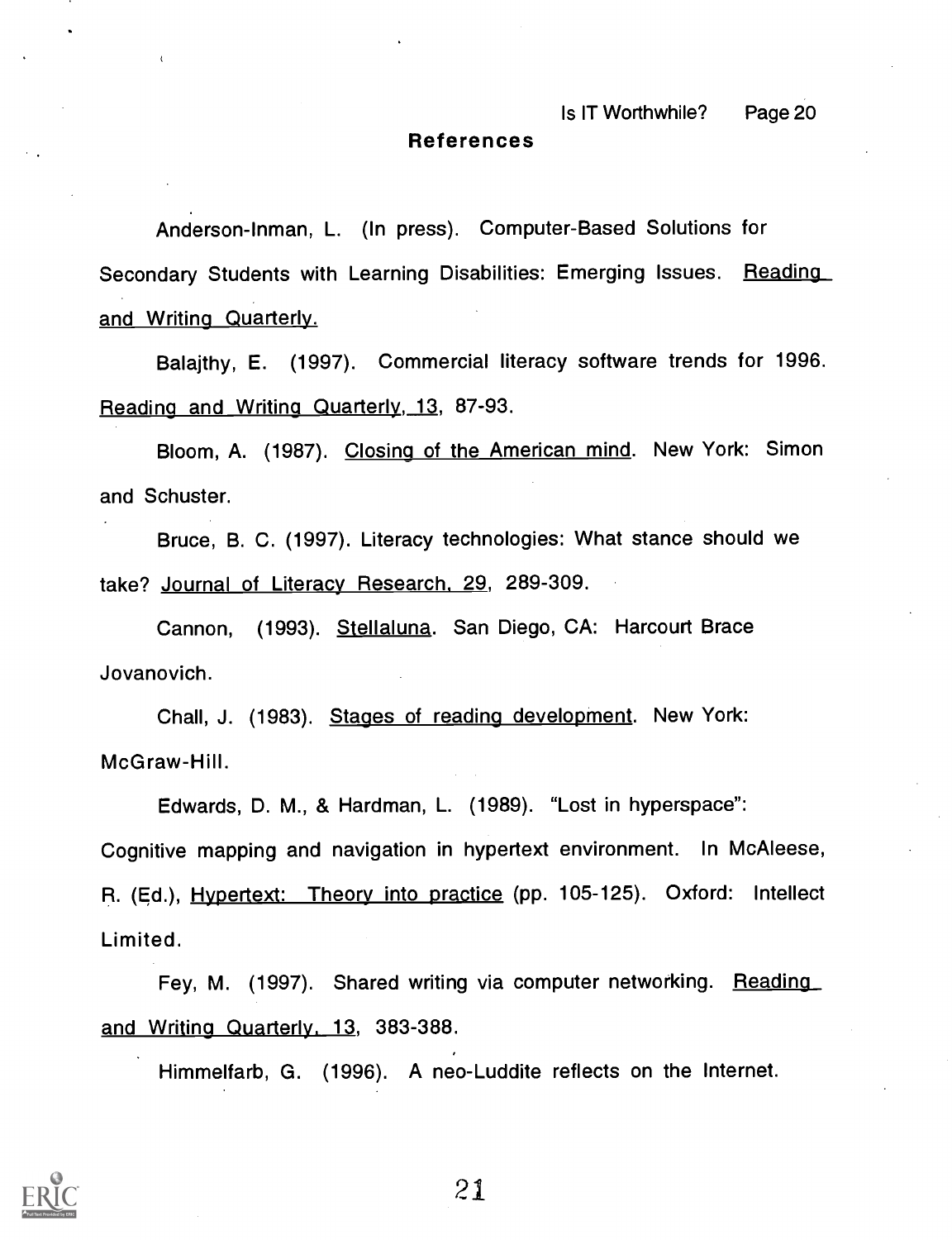Chronicle of Higher Education, 43, A56.

Hirschkron, A. (1995). The kids behind the stereotype. New Media, 5, 83.

Johnson, D. (1998). The less simple answer to evaluating technology's impact. AASA Online, 55. [http://www.aasa.org]

Kamp, S. (1999). 1999 Education market report. K-12. Washington, DC: Software and Information Industry Association. [http://www.siia.net]

Karchmer, R. A. (in press). Understanding teachers' perspectives of Internet use in the classroom: Implications for teacher education and staff development. Reading and Writing Quarterly.

McKenna, M., Reinking, D., & Labbo, L. (1997). Using talking books with reading-disabled students. Reading and Writing Quarterly, 13, 185-190.

McKenna, M.C., Reinking, D., Labbo, L.D., & Kieffer, R. D. (1999). The electronic transformation of literacy and its implications for the struggling reader. Reading and Writing Quarterly, 15, 111-126.

McKenzie, J. (1998). Grazing the net: Raising a generation of freerange students. Phi Delta Kappan, 80, 26-31.

Neilsen, J. (1999). User interface directions for the web. Communications of the ACM, 42, 65-72.

Oppenheimer, T. (1997). The computer delusion. Atlantic Monthly. 280, 45-62.

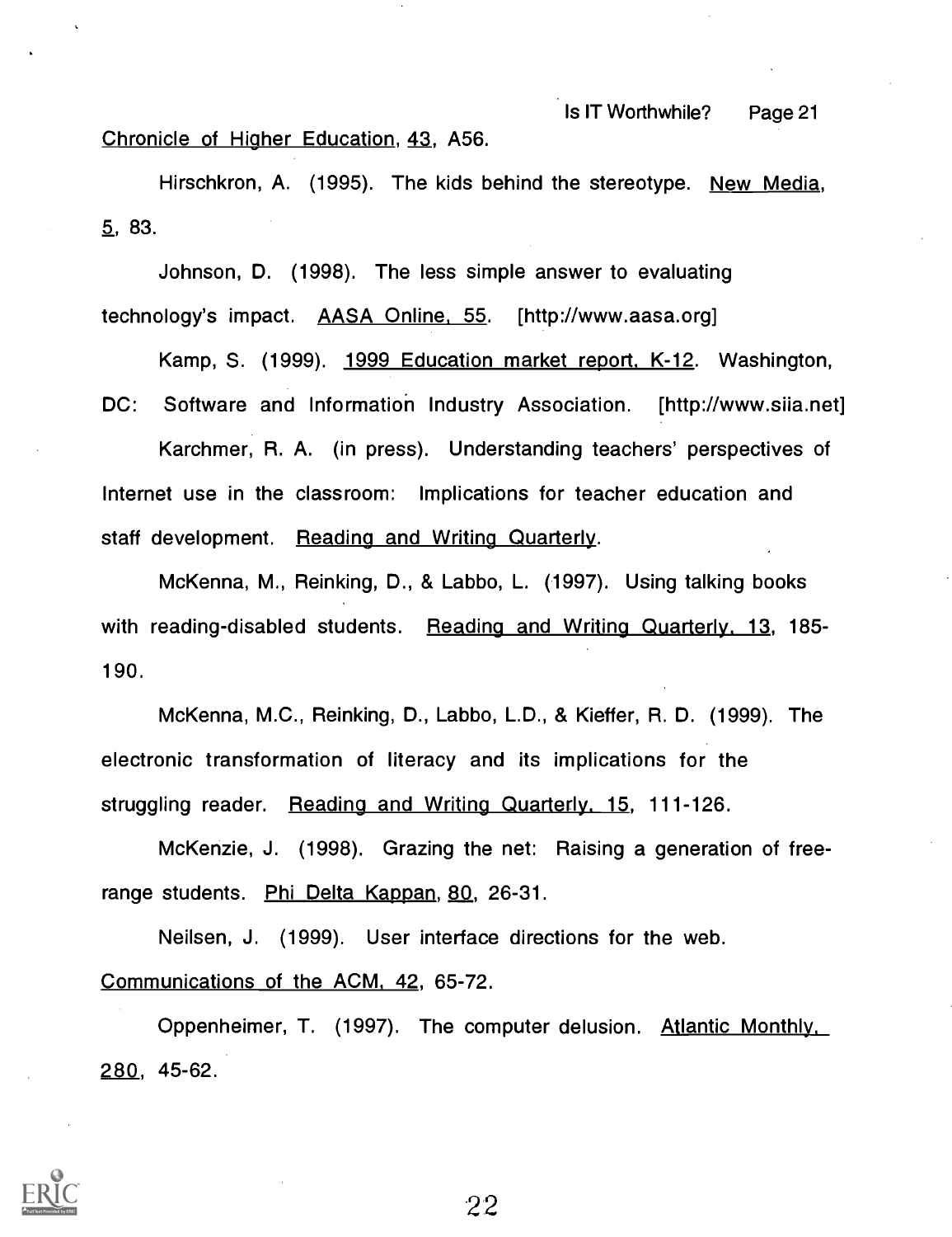Is IT Worthwhile? Page 22 Ruberg, L. (1993). The impact of digital technologies on the elementary school classroom. Paper presented at the International Visual Literacy Association, Rochester, NY, October. Educational Resources and Information Clearinghouse. [ERIC ED 370 566]

Sivin-Kachala, J., Bialo, E. R., & Langford, J. (1999). 1999 research report on the effectiveness of technoloay in schools. Washington, DC: Software and Information Industry Association. [www.siia.net]

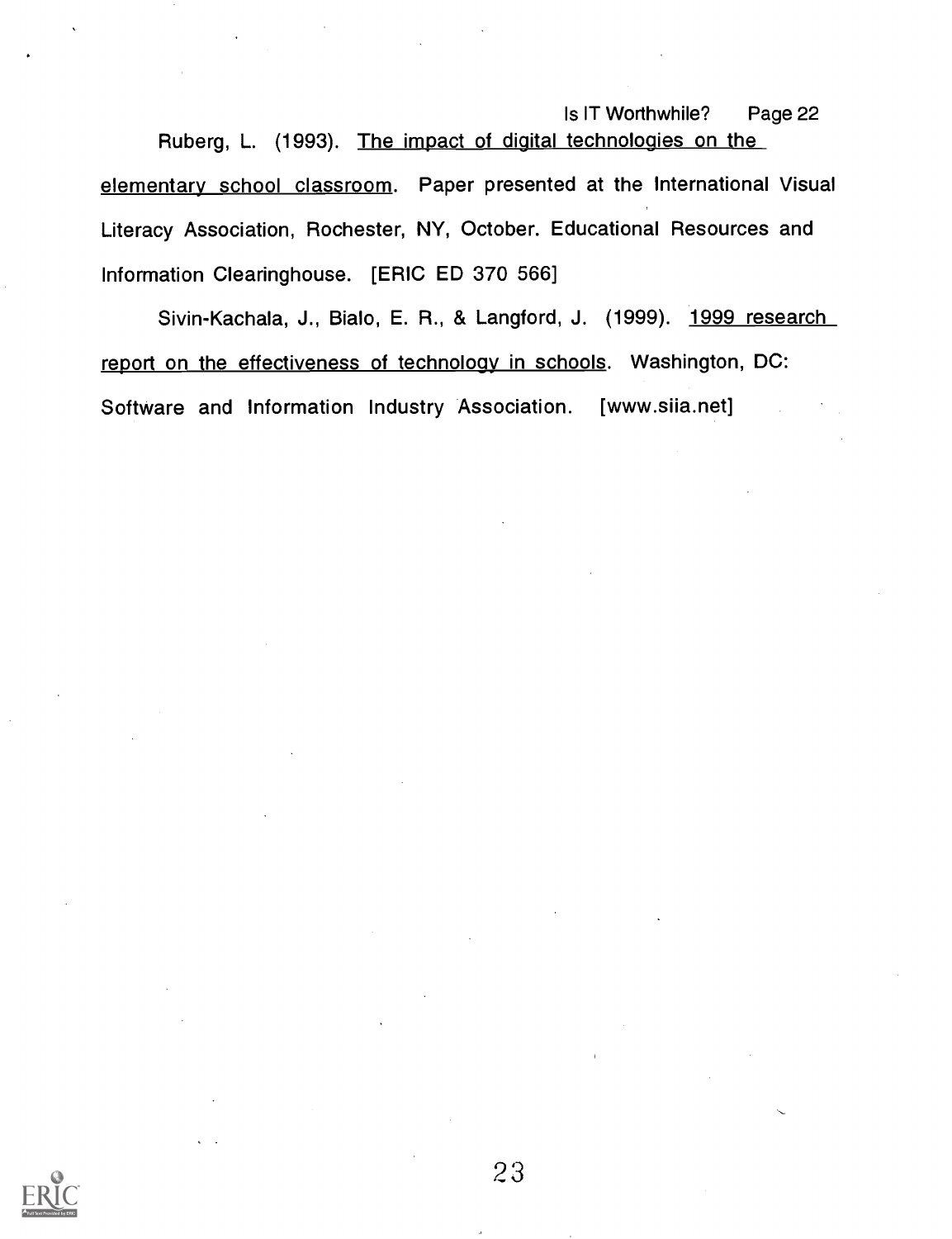Is IT Worthwhile? Page 23 Textbox 1: Internet Acceptable Use Policies and Netiquette

#### Internet Acceptable Use Policies and Netiquette

Among the difficulties faced by users of the Internet is that some users display inappropriate behavior. Partly this is due to a frontier mentality--the Internet is a new frontier and there is an appeal to its "untamed" quality. There is no accepted standard of behavior established as of yet. Of course, even if there were such established standards, there are no easy methods of policing such behaviors.

Yet there is certainly no need for educators or social leaders to give up on the Internet because of the behaviors of a few of its users. Already, state, federal and international law enforcement agencies are enforcing standards. In addition, Internet Service Providers (ISPs), including the largest of all, American OnLine, are beginning to enforce standards for their clients. If nothing else, fears of lawsuits or lost business is compelling them to action.

Schools must also play a role in teaching and enforcing appropriate behaviors. It is important for teachers and administrators to think through the issues and establish policies before problems occur. The American Association of School Administrators has a website (http://www.aasa.org/Issues/Techplans/plansTC.htm) which links to a variety of online policy statements on "acceptable use" and on appropriate behaviors (netiquette). One of the more useful is that offered by Eugene,



 $\sqrt{\sigma}$  .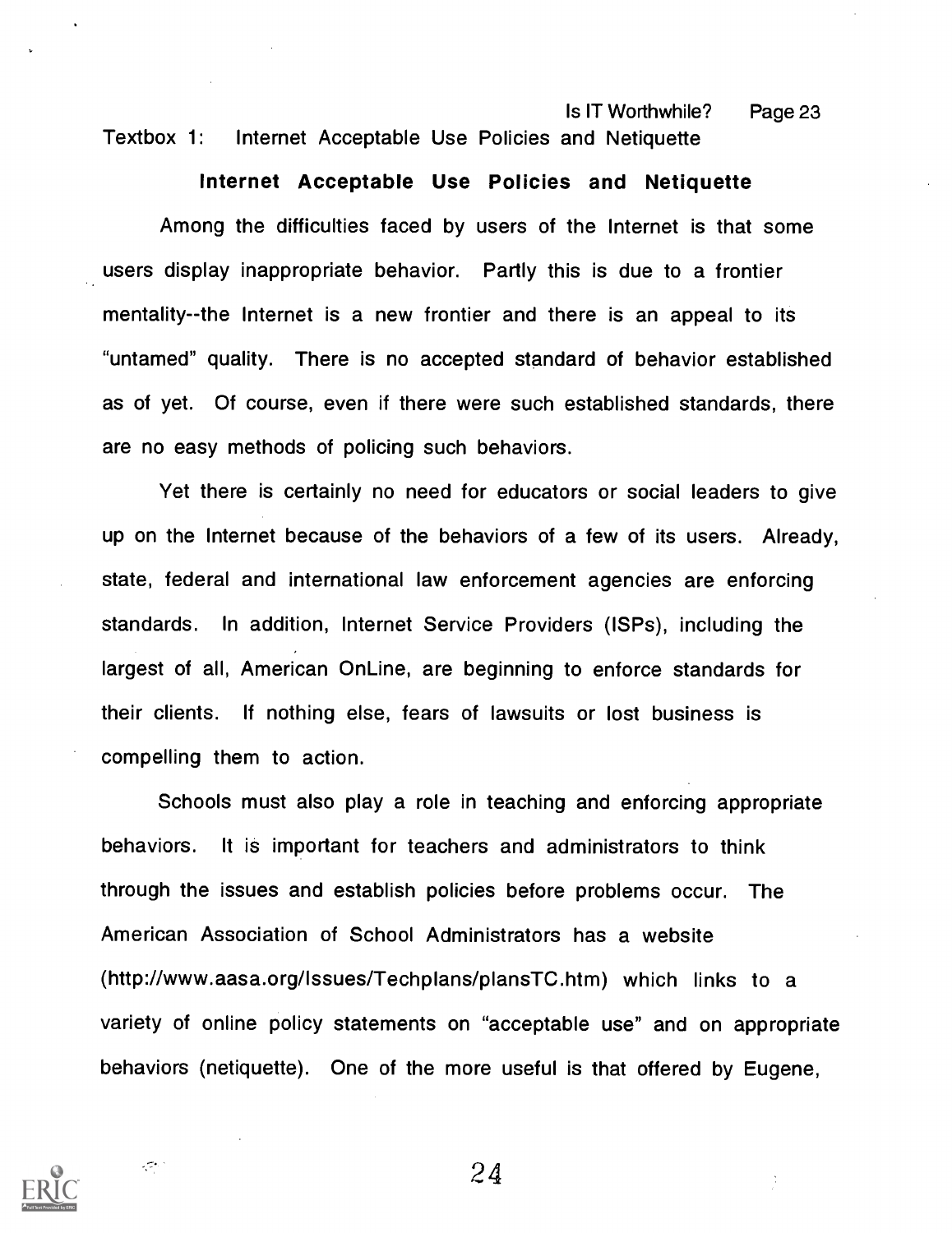OR, public schools (http://www.4j.lane.edu/4jnet).

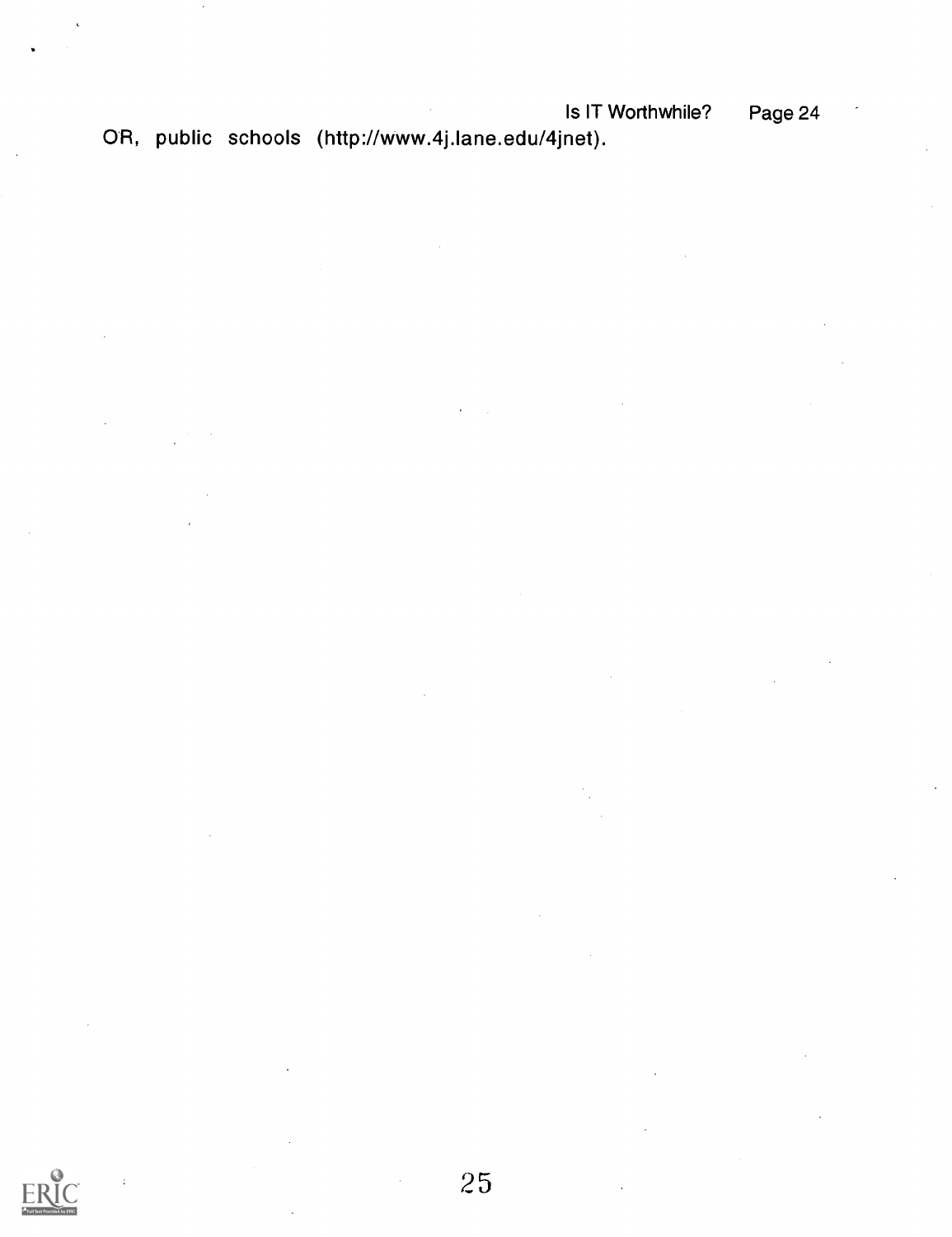Textbox 2: Avoiding the "New Plagiarism"

#### Avoiding the "New Plagiarism"

How can we simultaneously help students avoid plagiarism from the Internet and help develop their research skills and creative thinking? Our assignments need to change from simple information gathering (e.g., "Tell me all you can find out about bottlenose whales.") in order to require insightful thinking based on organized research. Here are some examples.

In the "Animorphs" series by K. A. Applegate (Scholastic Inc., P.O. Box 7502, Jefferson City, MO 65102), a group of children are given the ability to "morph" into animals in order to fight evil alien invaders, the Yeerks. Imagine that you are given such power, to morph into a bottlenose whale. Carry out research on the Internet and in the school library that will provide you with information about bottlenose whales. Discuss which characteristics would be important to you if you were to morph into a whale. Use that information to create a multimedia presentation that combines Animorph adventure with details about life as a morphed bottlenose whale.

You have been selected by the President of the United States to serve on an advisory committee to determine whether a new Pathfinder mission should be sent to Mars. Carry out research on the Internet and in

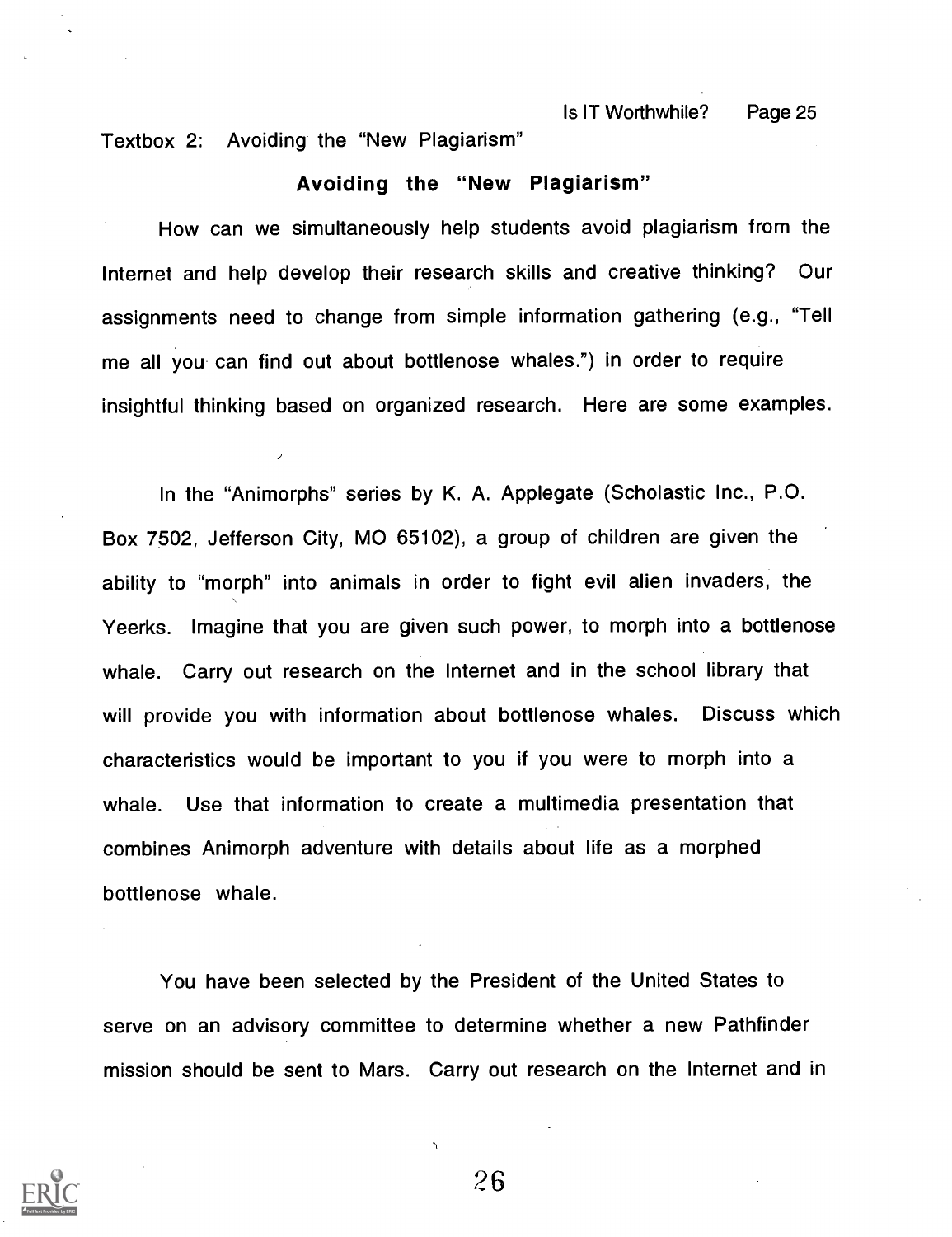Is IT Worthwhile? Page 26 the school library that will provide you with information about the 1997 Pathfinder mission and its findings. Determine whether you believe those findings to have been worth the effort and expense of the Pathfinder mission. Use the information to provide an oral report to the class that will offer conclusions as to whether a second mission is advisable.

Karchmer (in press) reported on Susan Silverman, a second grade teacher in New York, who has offered an Internet project entitled "Stellaluna's Friends" (http://www.kids-learn.org/stellaluna/) (See Chapter 4 for a plan that uses Stellaluna and Chapter 7 for more information about Silverman's activities and website), a title drawn from a children's picture book about a bat (Cannon, 1993). Students researched information about bats, then developed reports, stories, and poems about a bat that might live near them. The results were published on the class website.

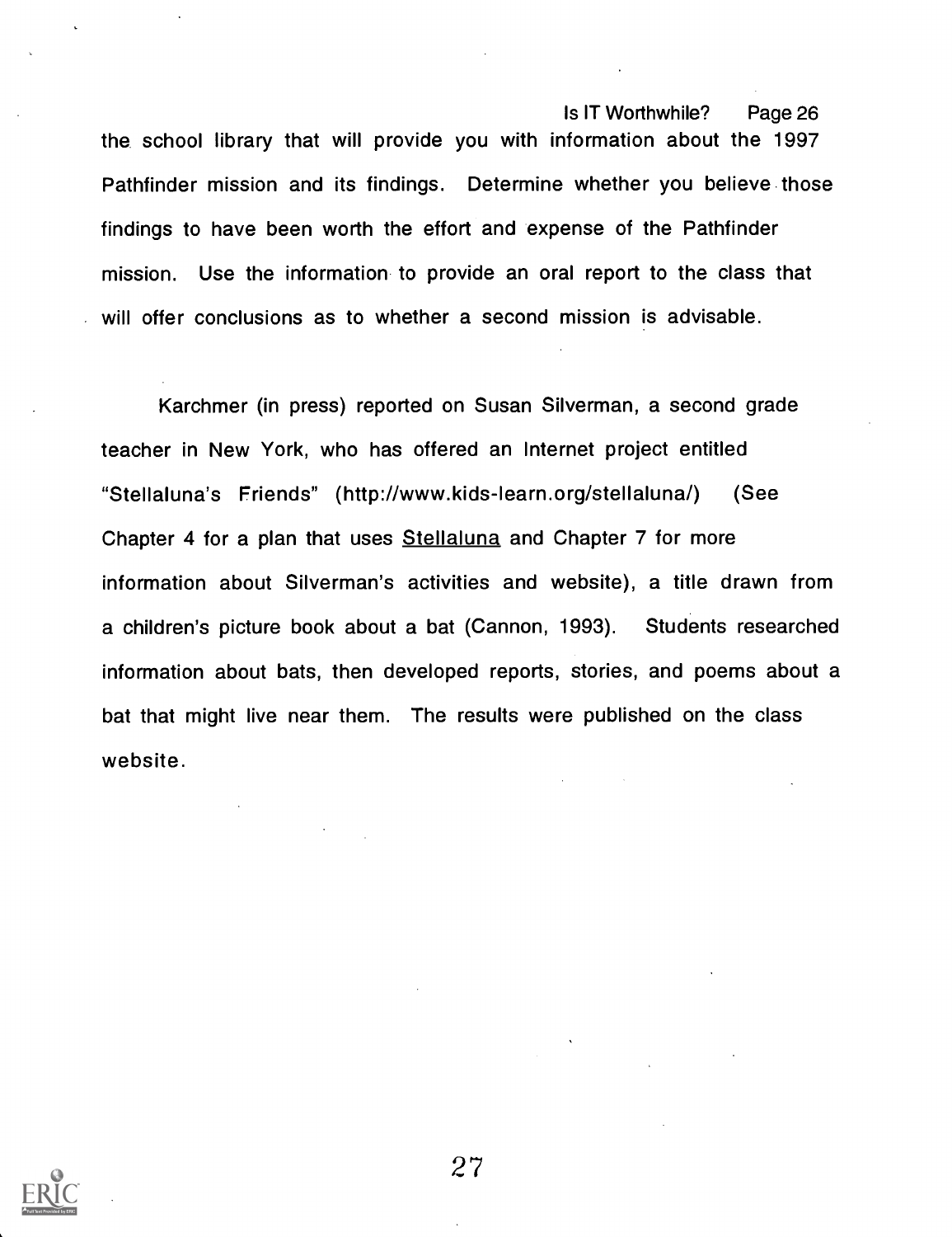Textbox 3: Internet Research Guide

Collaborative Internet Research Guide

Name Topic

Date \_\_\_\_\_\_\_\_\_\_

 $\mathcal{L}_{\text{max}}$ 

What do we already know about our topic that will help us fulfill our assignment?

What are the questions we want to answer in our Internet research?

How can the task be divided among our group?

|          |                     | <b>Notes</b> |                |                             |  |
|----------|---------------------|--------------|----------------|-----------------------------|--|
| My Group | My Research Results |              | $\blacksquare$ | <b>Related Results from</b> |  |
|          |                     |              |                |                             |  |
|          |                     |              |                |                             |  |
|          |                     |              |                |                             |  |
|          |                     |              |                |                             |  |
|          |                     |              |                |                             |  |
|          |                     |              |                |                             |  |
|          |                     |              |                |                             |  |
|          |                     |              |                |                             |  |
|          |                     |              |                |                             |  |
|          |                     |              |                |                             |  |
|          |                     |              |                |                             |  |
|          |                     |              |                |                             |  |
|          |                     |              |                |                             |  |
|          |                     |              |                |                             |  |
|          |                     |              |                |                             |  |
|          |                     |              |                |                             |  |

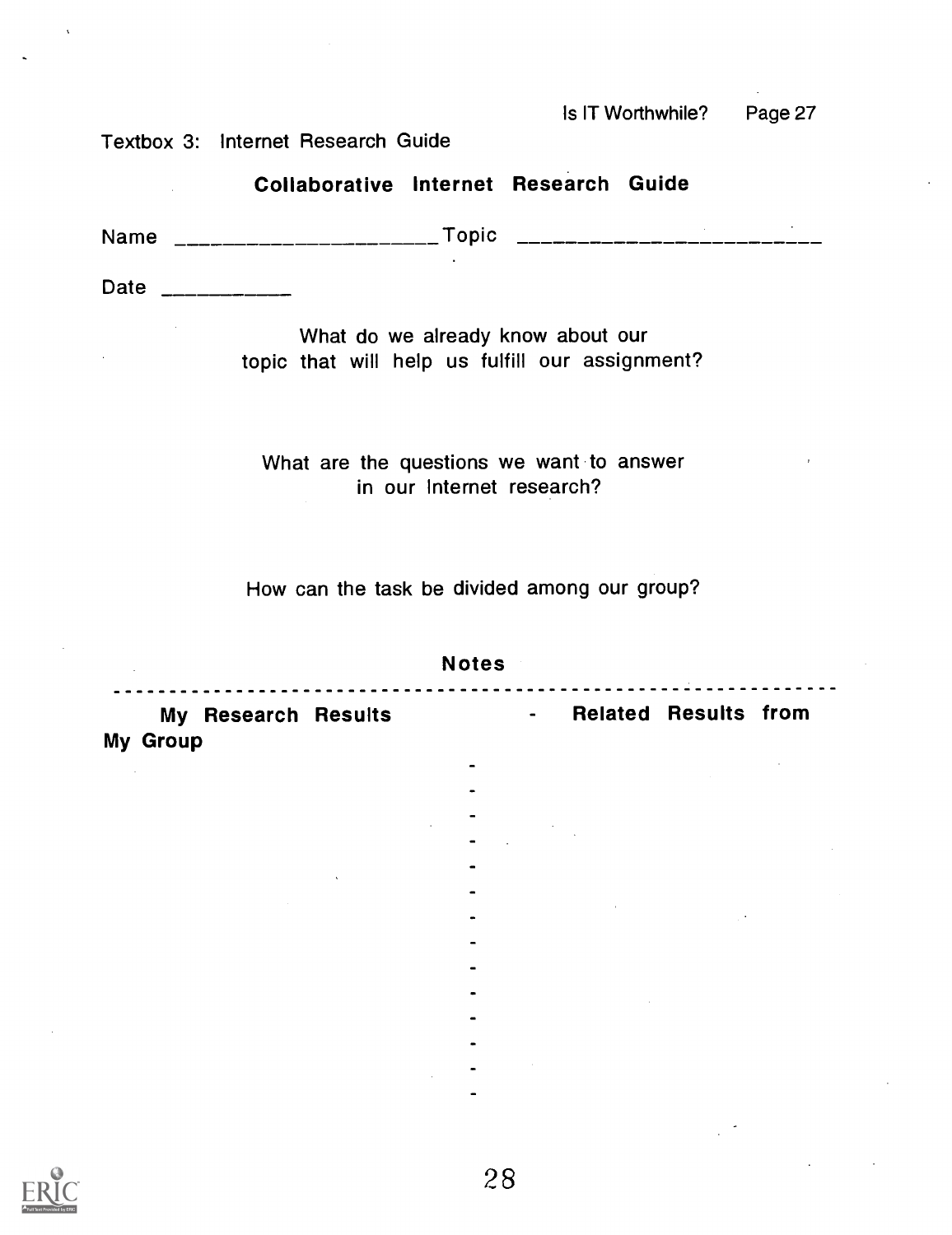Textbox 4: What is an "Infotective"?

#### What is an "Infotective"?

An "infotective" (McKenzie, 1998) is a term designed for the Information Age "student thinker capable of asking questions about data in order to convert the data into information (data organized so as to reveal patterns and relationships) and eventually into insight (information that may suggest an action or strategy)" (p. 27). In the past, teachers provided information to students to be memorized and learned. In the Information Age, students must construct meaning. To do this, they must learn both traditional research skills (and the changes brought about in research tasks by electronic technologies) as well as the ability to do original thinking.

An infotective project can be organized as follows. Note that, as in all Writing Process approaches, the stages are recursive and students will typically move back and forth between them.

#### Development of the Question

Students think through the basic issues to be addressed and develop an interrelated web of questions that will drive the entire project.

#### Researching the Question

Students use electronic and traditional media to obtain data and information and to sort it in ways that address the

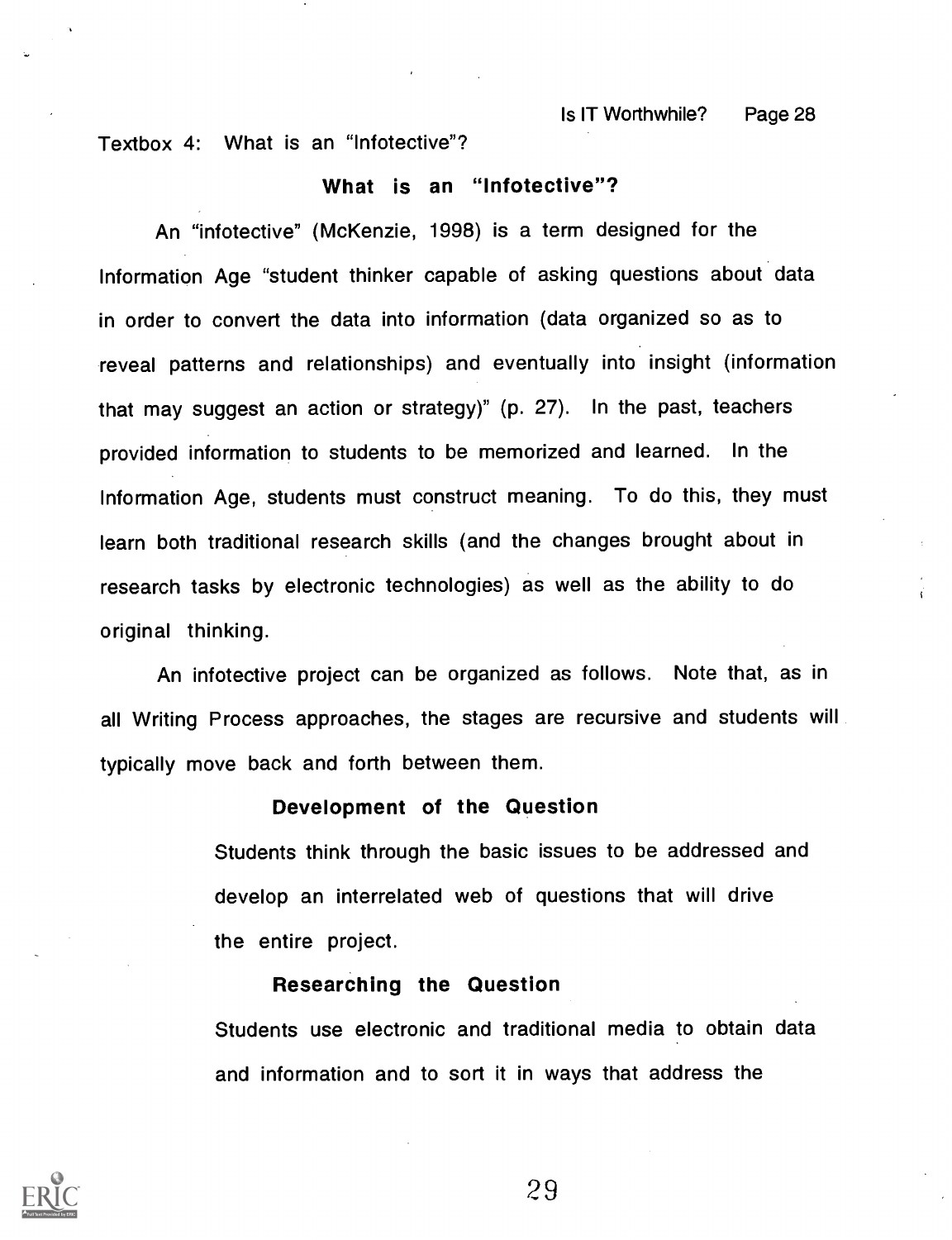questions.

# Organizing the Information

Students formally organize the data to provide answers to the questions in ways that are appropriate to their audience.

### Presenting the Information

Information can be presented in a wide variety of ways to the intended audience: Public speaking or discussion, written essays, electronic text or multimedia.

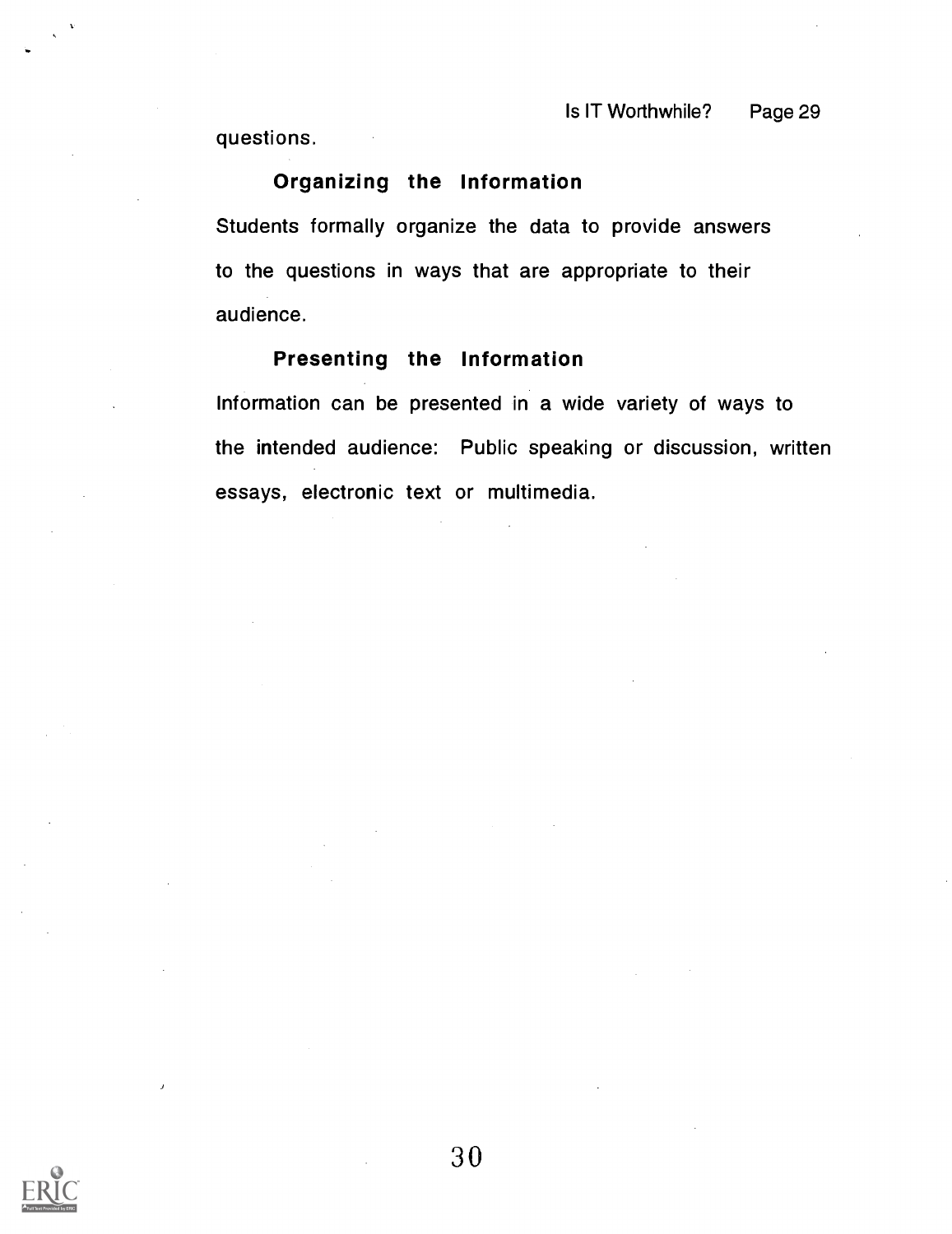Textbox 5: Statistics on Equity

# Statistics on Equity

Ninety percent of schools in high socioeconomic areas have access to the Internet.

Seventy-eight percent of schools in low socioeconomic areas have access to the Internet (Kamp, 1999)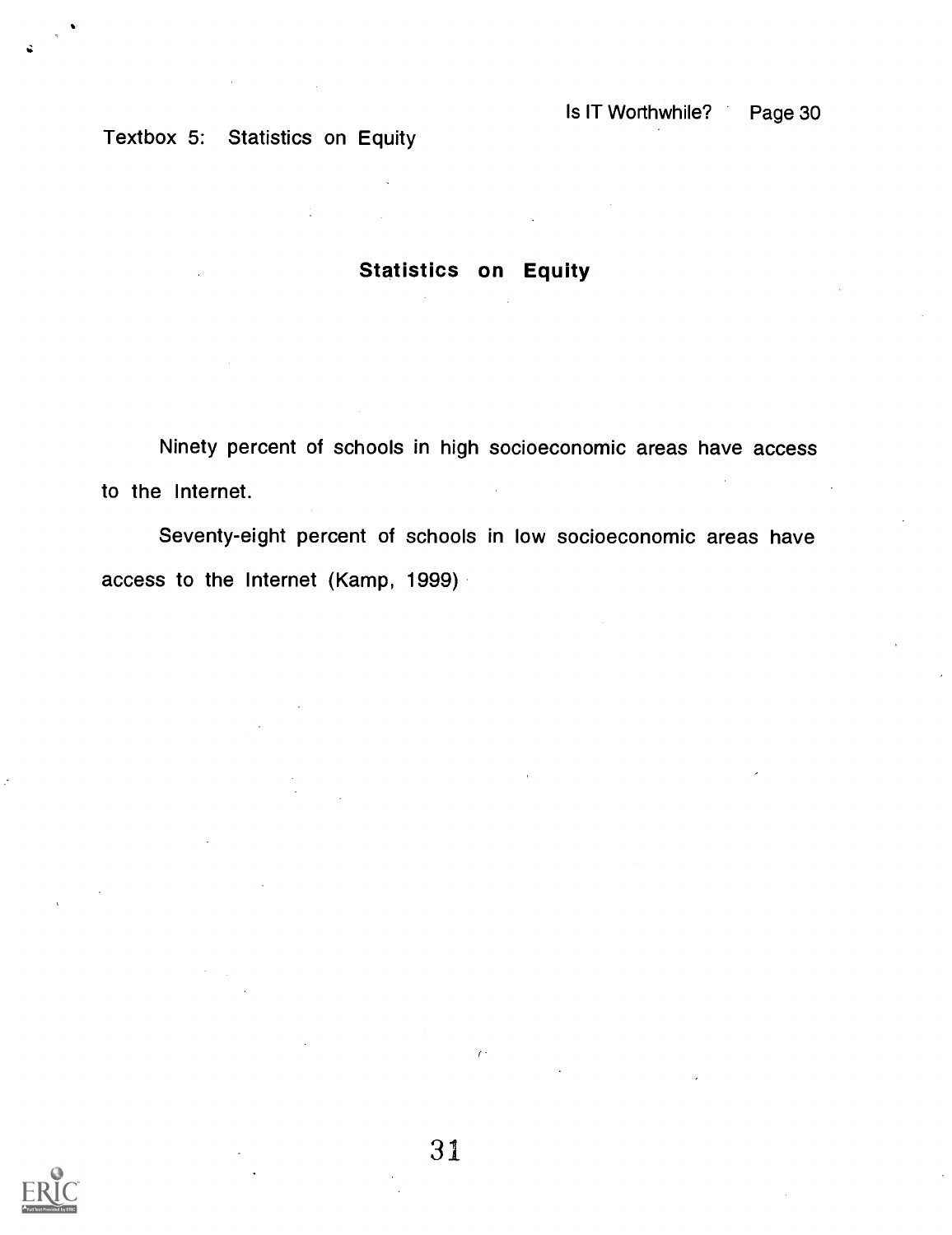# Textbox 6: E-Rate Funding

### E-Rate Funding

Under the Telecommunications Act of 1996, Congress established the Universal Service Fund Education Rate (E-Rate) to support educational use of the Internet. Schools and libraries are applying for funding to underwrite the costs of Internet connections and hardware. The sheer size of this fund, expected to account for \$1.9 billion in expenditures in 1999 (Kamp, 1999), is having a major impact in expanding student access to the Internet.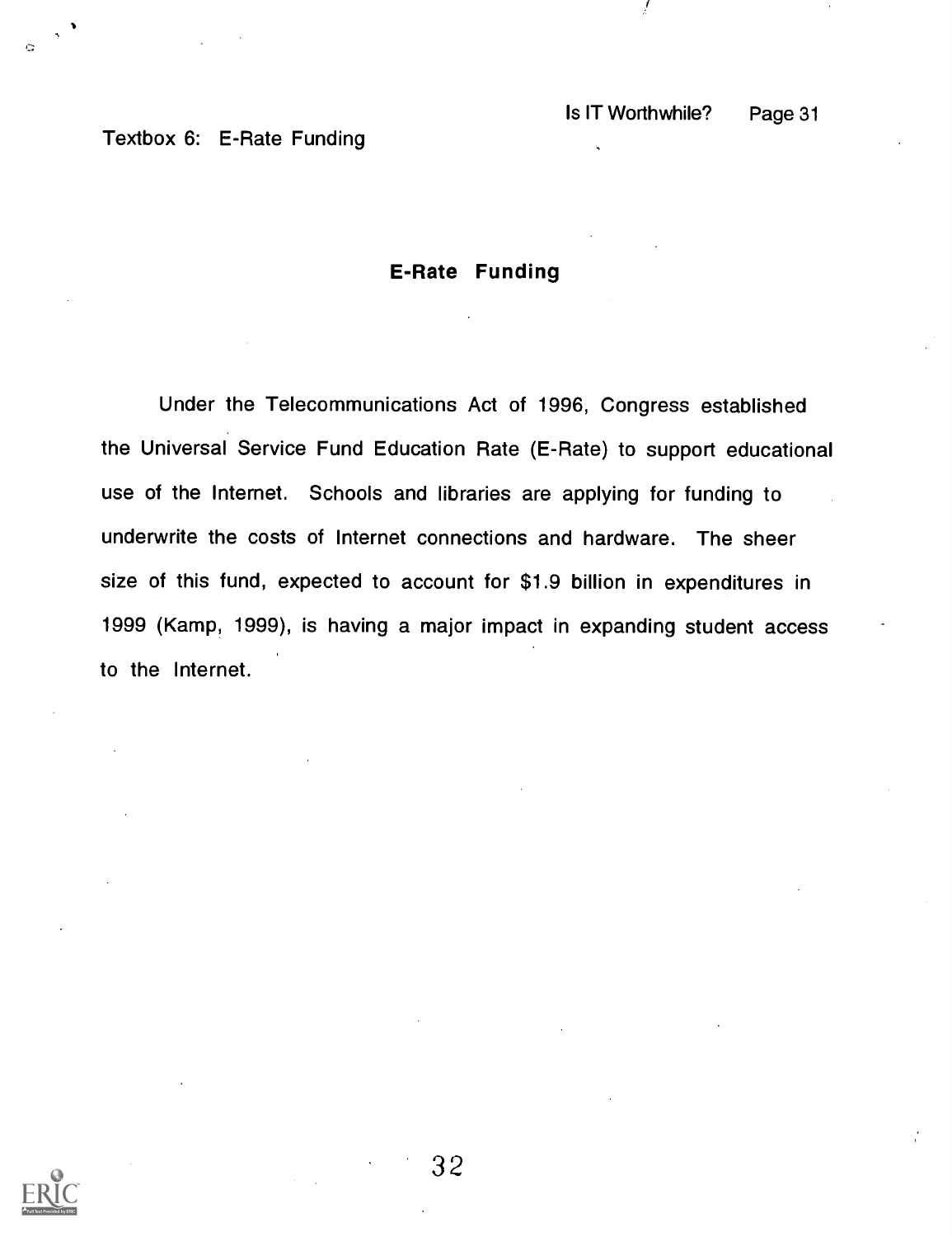

U.S. Department of Education



Office of Educational Research and Improvement (OERI) Educational Resources Information Center (ERIC)

# REPRODUCTION RELEASE

(Specific Document)

# I. DOCUMENT IDENTIFICATION:

| Is Instructional Technology All Worthwhile? I'm Retiring in<br><b>Title:</b><br>The ALEXT Decade | $\cdot$ . |                          |
|--------------------------------------------------------------------------------------------------|-----------|--------------------------|
| Author(s): $Ernes\text{-}Balaj\text{-}ky$                                                        |           |                          |
| <b>Corporate Source:</b>                                                                         |           | <b>Publication Date:</b> |
|                                                                                                  |           | October, $1999$          |

### II. REPRODUCTION RELEASE:

In order to disseminate as widely as possible timely and significant materials of interest to the educational community, documents announced in the monthly abstract journal of the ERIC system, Resources in Education (RIE), are usually made available to users in microfiche, reproduced paper copy, and electronic/optical made, and sold through the ERIC Document Reproduction Service (EDRS) or other ERIC vendors. Credit is given to the source of each document, and, if reproduction release is granted, one of the following notices is affixed to the document.

If permission is granted to reproduce and disseminate the identified document, please CHECK ONE of the following two options and sign at the bottom of the page.



Documents will be processed as indicated provided reproduction quality permits. If permission to reproduce is granted, but neither box is checked, documents will be processed at Level 1.

hereby grant to the Educational Resources Information Center (ERIC) nonexclusive permission to reproduce and disseminate this document as indicated above. Reproduction from the ERIC microfiche or electronic/optical media by persons other than ERIC employees and its system contractors requires permission from the copyright holder. Exception is made for non-profit reproduction by libraries and other service agencies to satisfy information needs of educators in response to discrete inquiries.'

| Sign                         | Signature:                            | Printed Name/Position/Title:        |                                      |
|------------------------------|---------------------------------------|-------------------------------------|--------------------------------------|
| here $\rightarrow$<br>please | tinesTDaler                           |                                     | Frnest Balajthy, Associate Professor |
|                              | Organization/Address:                 | :Telephone                          | FAX:                                 |
|                              | School of Education, 1 College Circle | 716 245 5254                        | 716 245 5220                         |
|                              | $SUNY - Geneseo$                      | E-Mail Address:                     | : Date:                              |
|                              | Genesed NY 14454                      | $B$ alaithy @ geneseo<br><u>وه،</u> | $10jo - 9j$ 99                       |